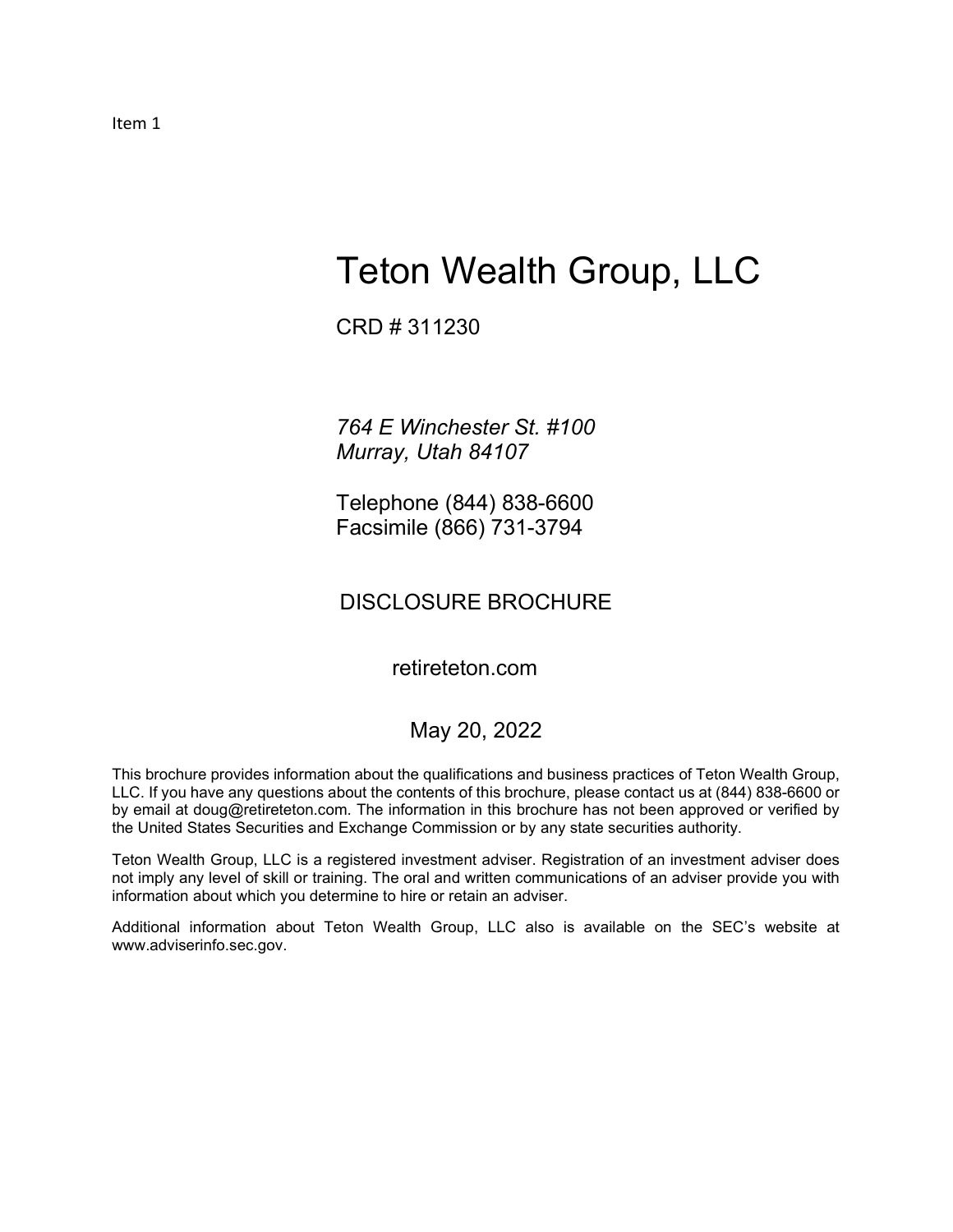# MATERIAL CHANGES

# Item 2: Material Changes

Item 4 has been updated to reflect assets under management as of March 3, 2022, and GenWealth Advisory Group as a registered DBA of Teton Wealth Group, LLC.

Item 5 has been amended to disclose negotiable fees vary up to 1.50% per annum.

# TABLE OF CONTENTS

Item 3: Table of Contents

| Item 11: Code of Ethics, Participation Or Interest In Client Transactions And Personal Trading 12 |  |
|---------------------------------------------------------------------------------------------------|--|
|                                                                                                   |  |
|                                                                                                   |  |
|                                                                                                   |  |
|                                                                                                   |  |
|                                                                                                   |  |
|                                                                                                   |  |
|                                                                                                   |  |
|                                                                                                   |  |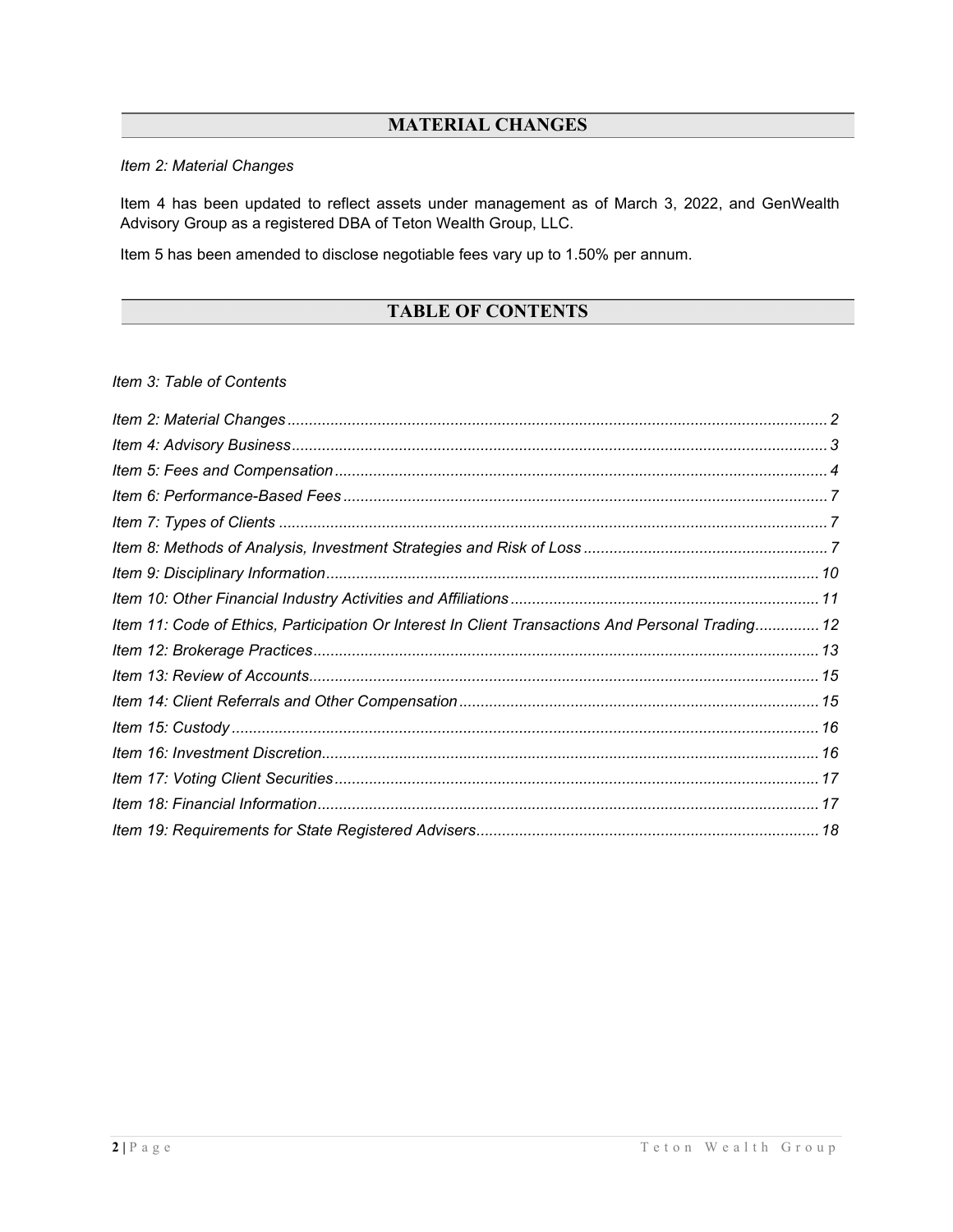# Item 4: Advisory Business

## Item 4A

The Teton Wealth Group, LLC (Teton) is a Limited Liability Company organized under the laws of the state of Utah. Teton is a state registered investment advisory firm founded in January of 2019. The firm was originally founded to market advisory services which are offered by investment advisor representatives who are also registered with Sowell Management, an SEC registered investment adviser. Clayton B. Alexander is the sole owner of Teton. Douglas S. Ferrell is the Chief Compliance Officer of Teton.

In November of 2020, Teton made application to the State of Utah to register as an investment adviser to offer advisory services to the public. Certain members of Teton will remain dually registered with Sowell Management as they transition their business to Teton.

Teton is an investment management firm. The firm sells annuity and insurance products through an affiliated company, Teton Wealth Management, LLC.

Teton does not act as a custodian of client assets.

Teton does business as GenWealth Advisory Group (GenWealth). GenWealth is a registered DBA of Teton, and both are independently owned and operated.

All material conflicts of interest pursuant to CCR Section 260.238(k) are disclosed regarding Teton, our representatives and any employees, which could be reasonably expected to impair the rendering of unbiased and objective advice. Conflicts of interest may include but are not limited to: (a) compensation arrangements connected with advisory services which are in addition to the advisory fees; (b) other financial industry activities or affiliations; and (c) participation of interest in client transactions.

Item 4B

## Teton Advisory Services

We work with you to identify your investment goals and objectives, as well as risk tolerance, in order to create an initial portfolio allocation designed to complement your financial situation and personal circumstances. The investment strategies utilized, and portfolios constructed and managed depend on your investment objectives and goals as provided to the investment adviser representative ("IAR") and the management style of the IAR.

The IAR may purchase, sell, and/or exchange securities including, but not limited to, mutual funds, equities, fixed income instruments, closed-end mutual funds, and exchange traded funds. However, you have the opportunity to place reasonable restrictions on the type of investments to be held in the portfolio. The IAR may periodically rebalance your account to maintain the initially agreed upon strategic and tactical asset allocation. However, no changes are made to the agreed-upon asset allocation in nondiscretionary accounts without your prior review and consent.

## Selection of Other Advisers

As part of our investment advisory services, we may recommend that you use the services of a third-party money manager to manage all, or a portion of, your investment portfolio. After gathering information about your financial situation and objectives, we will recommend that you engage a specific money manager or investment program. Factors that we take into consideration when making our recommendation(s) include, but are not limited to, the following: the money manager's performance, methods of analysis, fees, your financial needs, investment goals, risk tolerance, and investment objectives. We will periodically monitor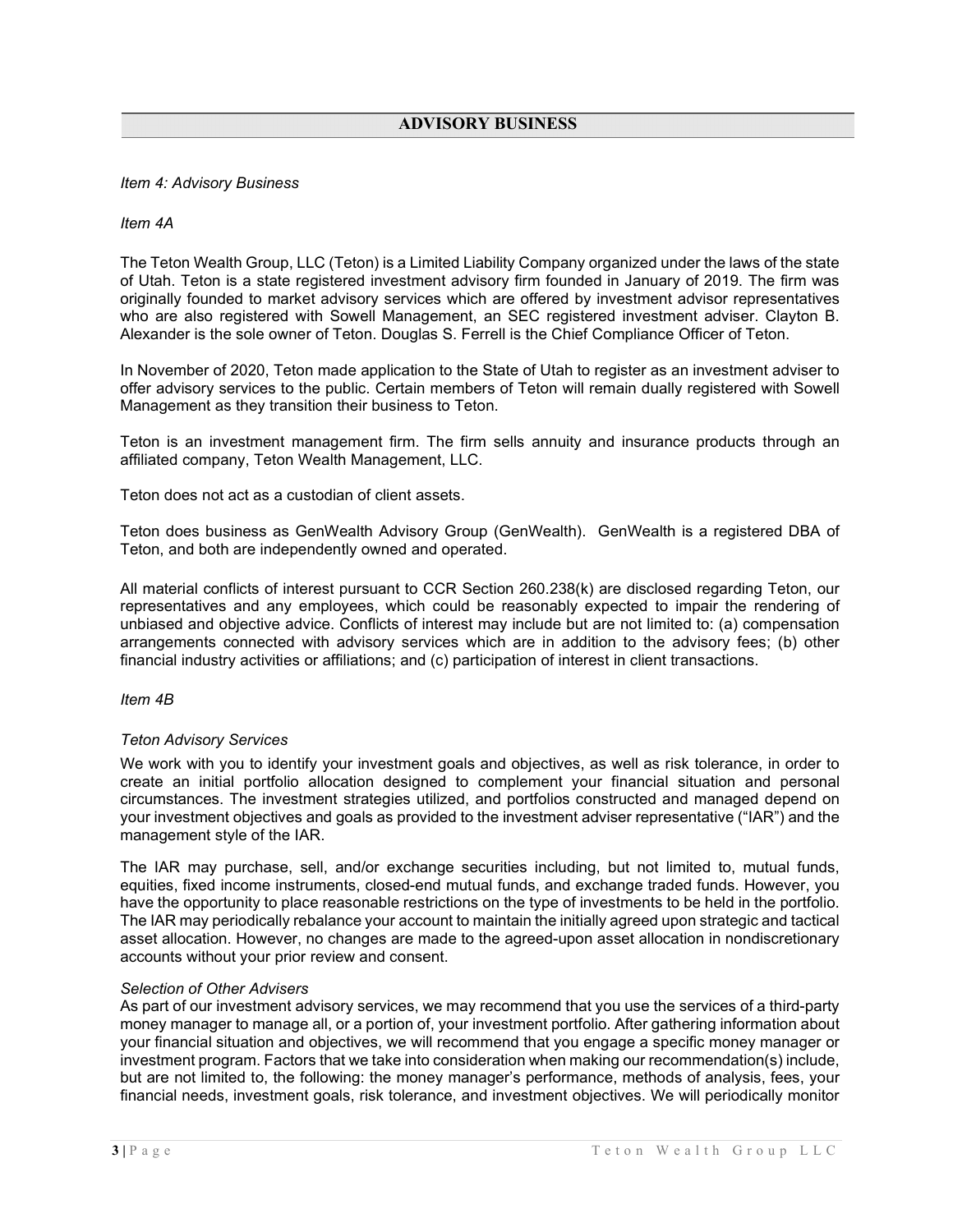the money manager performance to ensure its management and investment style remains aligned with your investment goals and objectives.

# Sowell Management

Teton utilizes Sowell Management (Sowell) for the management of client portfolios. Sowell Management typically begins its investment management services by using a confidential Risk Assessment Questionnaire ("RAQ") or similar document that provides questions regarding a client's time horizon, longterm goals and expectations, and short-term risk attitudes. The RAQ or similar document will help clients identify their most comfortable style of management. Clients may also indicate any special instructions or limits in managing assets. Based on this information, an investment strategy is developed and documented.

Through continuous monitoring of asset class segments' return and risk factors, Sowell may change portfolio asset mixes to help meet objectives. The specific percentages allocated to each asset class may vary due to the nature of asset performance and/or the strategy selected. A copy of Sowell Management Form ADV, Part 2 will be provided to you as part of this process.

Item 4C

## Needs and Restrictions

In managing your investment portfolio, we consider your: financial situation, risk tolerance, investment horizon, liquidity needs, tax considerations, investment objectives, and any other issues important to your state of affairs. You should notify us promptly of any changes in your financial situation or investment objectives or if you wish to impose any reasonable restrictions upon the management of your account.

Item 4D

Teton does not participate in wrap fee programs or provide portfolio management services to wrap fee programs.

Item 4E

## Assets under Management

As of March 3, 2022, we managed approximately \$84,395,190.22 million in client assets on a discretionary basis. Approximately \$0 million in client assets were managed on a non-discretionary basis where our clients made the investment decisions based upon our recommendations.

# FEES AND COMPENSATION

Item 5: Fees and Compensation

Item 5A

Teton Fee

Teton charges a negotiated portfolio management fee based on a percentage of assets under management per year (annum). Teton does offer discounts to select friends, employees, and family.

| Assets under Management | Annual Portfolio Management Fee |
|-------------------------|---------------------------------|
| \$0 and Above           | $1.00\%$ - 1.50%                |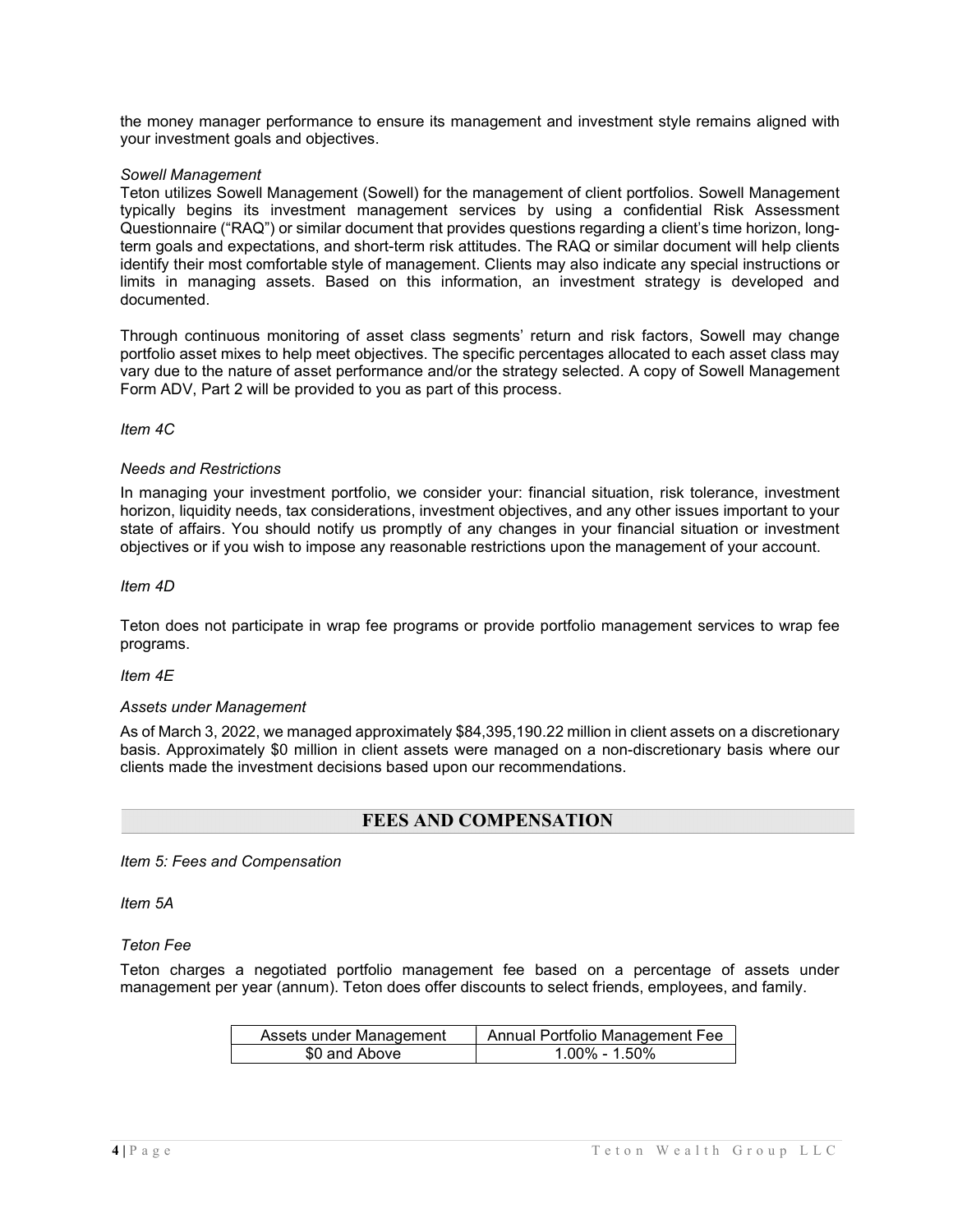# Sowell Management Fee

For the Sowell managed accounts, a 1% portfolio management fee is assessed based on a percentage of assets under management per year (annum). A portion of the fee charged to your account is retained by Sowell Management for portfolio management services. The remainder of the fee is paid to the Advisor in the form of a fee. Advisor does not negotiate its fee, but does offer discounts to select friends, employees, and family.

| Assets under Management | Annual Portfolio Management Fee |
|-------------------------|---------------------------------|
| \$0 and Above           | 1 00 %                          |

The Teton Fee and the Sowell Management Fee are two separate fees and are not cumulative and are separate fees for each program.

#### Item 5B

Teton uses the value of the account as of the last business day of the prior billing period, after taking into account deposits and withdrawals, for purposes of determining the market value of the assets upon which the advisory fee is based.

Sowell uses the value of the account as of the last business day of the prior billing period, after taking into account deposits and withdrawals, for purposes of determining the market value of the assets upon which the advisory fee is based.

Asset-based portfolio management fees both for the Teton and the Sowell Management accounts are withdrawn directly from the client's accounts with client's written authorization on a monthly basis. Fees are paid in advance.

Lower fees for comparable services may be available from other sources. Teton will not be compensated on the basis of a share of capital gains upon or capital appreciation of the funds or any portion of the funds of Client.

Teton has no account minimum.

Sowell Management generally imposes a minimum portfolio value of \$50,000. Sowell Management may, in its sole discretion, accept clients with smaller portfolios based upon certain criteria, including anticipated future earning capacity, anticipated future additional assets, dollar amount of assets to be managed, related accounts, account composition, pre-existing client, account retention, and pro bono activities.

Broker-dealers and other financial institutions that hold client accounts are referred to as custodians ("custodian/ broker-dealer"). Your custodian/broker-dealer determines the values of the assets in your portfolio.

Fees for the initial period are based on the value of your cash and securities on the date the custodian/broker-dealer receives them and are prorated based upon the number of calendar days in the calendar month that our agreement is in effect.

"Subsection (j) of Rule 260.238, California Code of Regulations requires that all investments advisers disclose to their advisory clients that similar services may be available from other registered investment advisers for lower fees." Item 5C

General Fee Information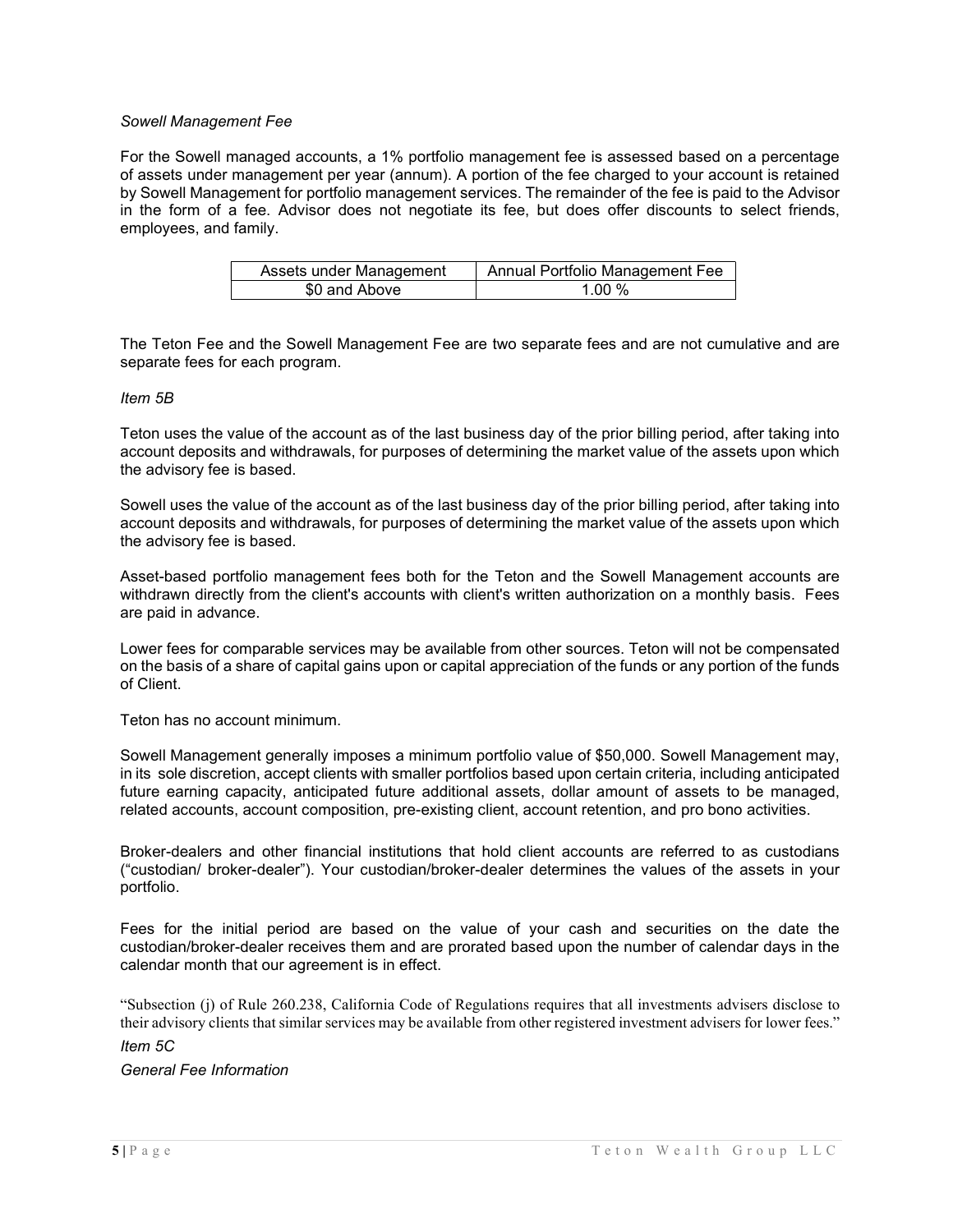You must authorize us in writing to have the custodian pay us directly by charging your account. Fees are deducted monthly pursuant to your advisory agreement with us.

Your custodian/broker-dealer provides you with statements that show the amount paid directly to us. You should review and verify the calculation of our fees. Your custodian/broker-dealer does not verify the accuracy of fee calculations.

In addition to our fee, you may be required to pay other charges such as: custodial fees, brokerage commissions, transaction fees, SEC fees, internal fees and expenses charged by mutual funds or exchange traded funds ("ETFs"), and other fees and taxes on brokerage accounts and securities transactions.

Mutual fund companies, ETFs, and variable annuity issuers charge internal fees and expenses for their products. These fees and expenses are in addition to any advisory fees charged by us. Complete details of these internal fees and expenses are explained in the prospectus for each investment. You are strongly encouraged to read these explanations before investing any money. You may ask us any questions you have about fees and expenses.

If you purchase mutual funds through the custodian/broker-dealer, you may pay a transaction fee that would not be charged if the transactions were made directly through the mutual fund company. Also, mutual funds held in accounts at brokerage firms may pay internal fees that are different from funds held at the mutual fund company.

While you may purchase shares of mutual funds directly from the mutual fund company without a transaction fee, those investments would not be part of our advisory relationship with you. This means that they would not be included in our investment strategies, investment performance monitoring, or portfolio reallocations.

IAR's of Teton market annuity and insurance products through an affiliated company, Teton Wealth Management, LLC. Should you purchase insurance products from these IARs in their capacity as insurance agents they will earn a commission. Thus, a conflict of interest exists between the interests of the Teton, the IAR and those of the advisory clients. You are under no obligation to act upon any recommendations of Teton, the IAR, nor are you required to purchase insurance should you decide to follow their recommendations.

Teton may also recommend various asset management firms. If you establish an investment advisory relationship with one of these firms, Teton our IARs share in the advisory fees you pay to these asset management firms.

Please be sure to read the section entitled "Brokerage Practices," which follows later in this brochure.

## Item 5D

Should you terminate the advisory agreement we have entered into within five (5) business days from the date the agreement is executed, you will receive a full refund of any fees paid.

Should either one of us terminate the advisory agreement we have entered into before the end of a billing period, any unearned fees that were deducted from your account will be returned to you by us. The amount refunded to you is calculated by dividing the most recent advisory fee you paid by the total number of days in the quarter. This daily fee is then multiplied by the number of calendar days in the quarter that our agreement was in effect. This amount, which equals the amount we earned for the partial quarter, is subtracted from the total fee you paid in advance to determine your refund.

Item 5E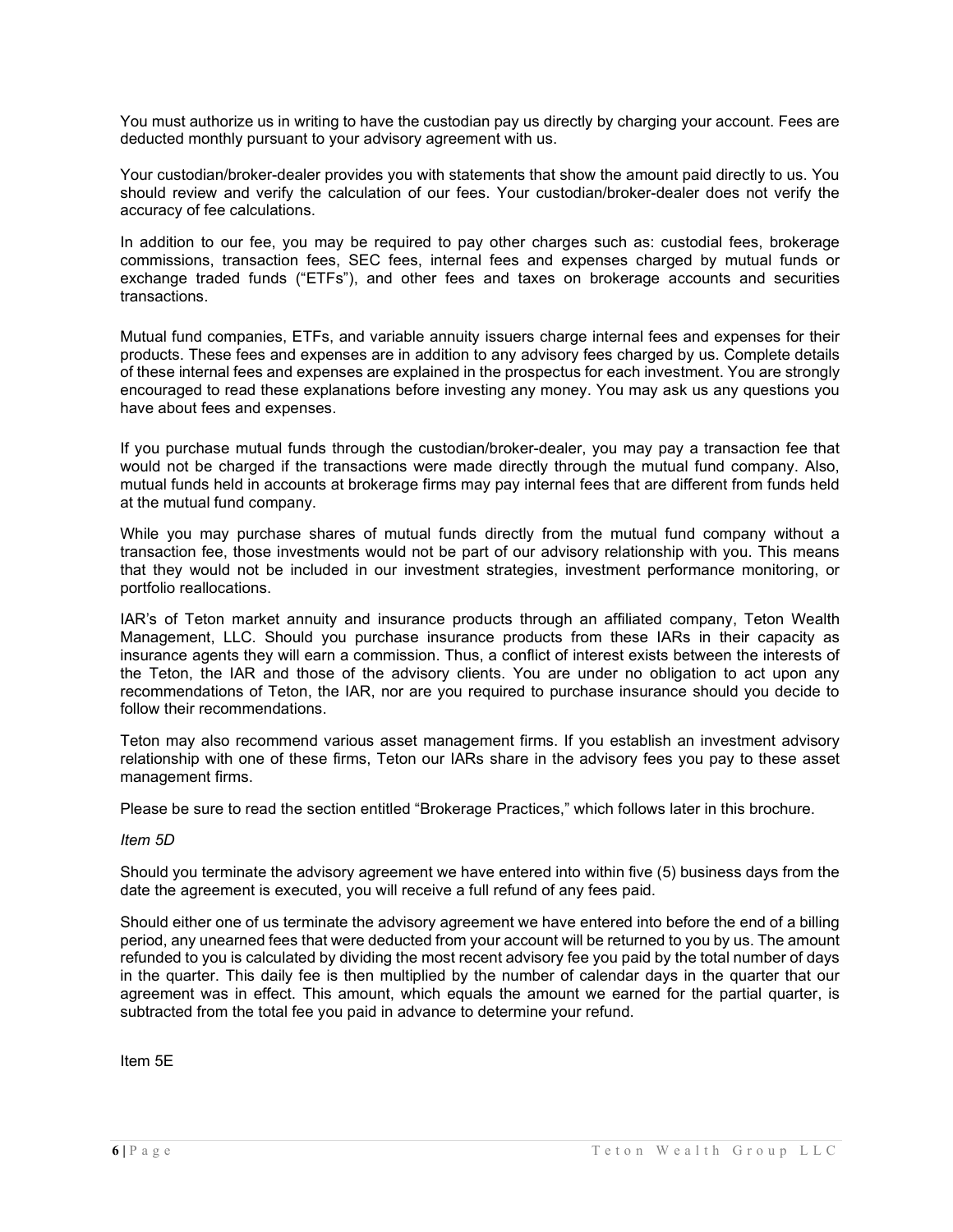Neither Teton nor any of its supervised persons accepts compensation for the sale of securities or other investment products, including asset-based sales charges or service fees from the sale of mutual funds.

As noted above in Section 5C, IAR's of Teton market annuity and insurance products through an affiliated company, Teton Wealth Management, LLC. Should you purchase insurance products from these IARs in their capacity as insurance agents they will earn a commission. Thus, a conflict of interest exists between the interests of the Teton, the IAR and you. You are under no obligation to act upon any recommendations of Teton, the IAR, nor are you required to purchase insurance should you decide to follow their recommendations.

The above arrangements present a conflict of interest because they create an incentive to make recommendations based upon the amount of compensation we receive rather than based upon your needs. We also recommend no-load and load-waived mutual funds to further reduce conflicts of interest. Additionally, you have the option to purchase investment and insurance products through other brokers or agents who are not affiliated with us.

Similar services may be available from other registered investment advisers for lower fees.

# PERFORMANCE-BASED FEES

Item 6: Performance-Based Fees

Performance-based fees are designed to give a portion of the returns of an investment to the investment adviser as a reward for positive performance. The fee is generally a percentage of the profits made on the investments. We do not charge performance-based fees on any of our client accounts.

# TYPES OF CLIENTS

# Item 7: Types of Clients

We provide advisory services primarily to high net worth individuals, including their trusts, estates and retirement accounts. We also provide services to corporations or business entities including their pension and profit-sharing plans. Teton has no account minimum. Sowell Management generally imposes a minimum portfolio value of \$50,000. Sowell Management may, in its sole discretion, accept clients with smaller portfolios based upon certain criteria, including anticipated future earning capacity, anticipated future additional assets, dollar amount of assets to be managed, related accounts, account composition, pre-existing client, account retention, and pro bono activities.

# METHODS OF ANALYSIS, INVESTMENT STRATEGIES AND RISK OF LOSS

Item 8: Methods of Analysis, Investment Strategies and Risk of Loss

Investing in securities involves risk of loss that each client should be prepared to bear.

Item 8A

We select specific investments for your portfolios through the use of fundamental, cyclical, and technical analysis, as well as charting.

Fundamental analysis is a method of evaluating a company that has issued a security by attempting to measure the value of its underlying assets. It entails studying overall economic and industry conditions as well as the financial condition and the quality of the company's management. Earnings, expenses, assets, and liabilities are all important in determining the value of a company. The value is then compared to the current price of the issuing company's security to determine whether to purchase, sell or hold the security.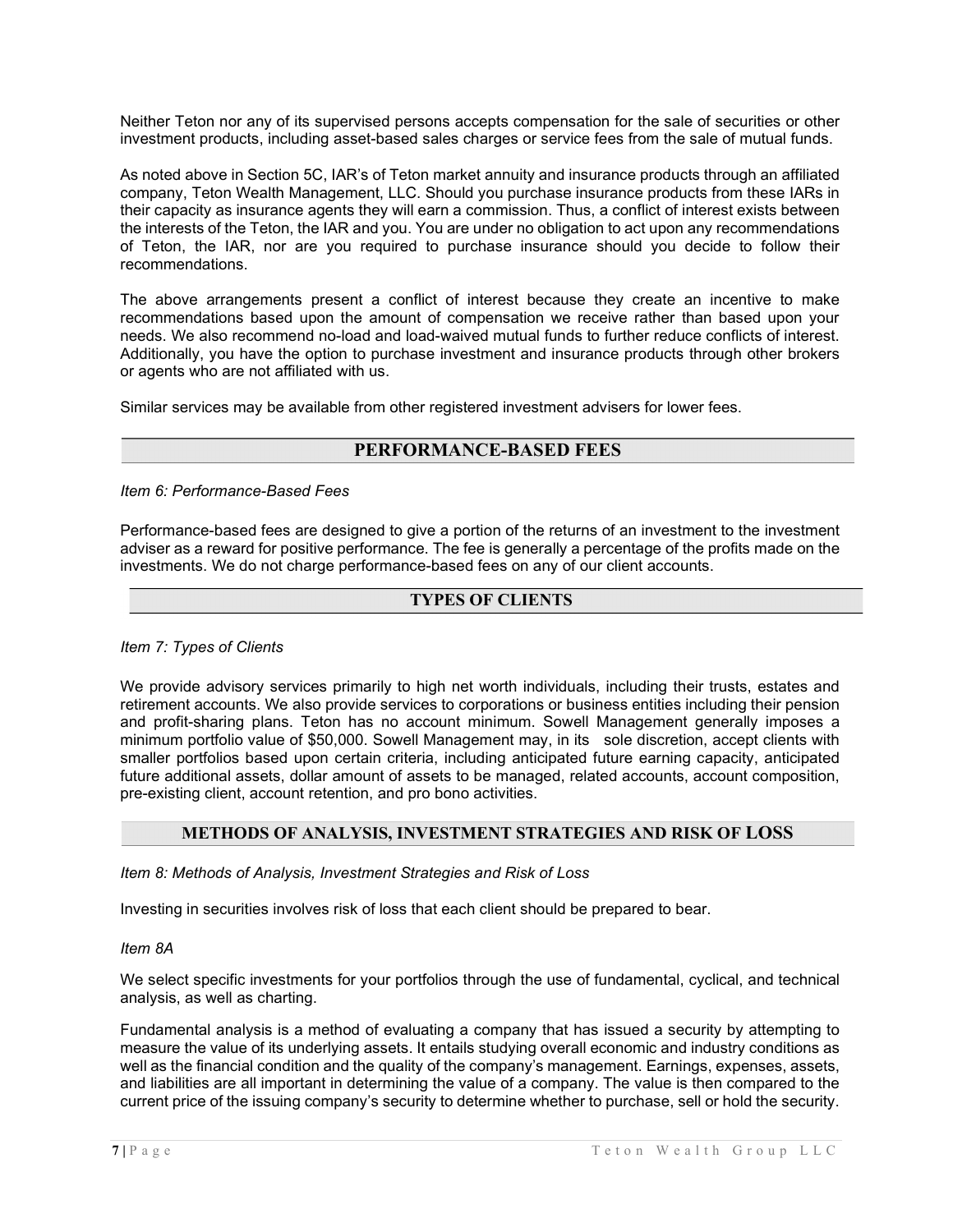Cyclical analysis is a form of fundamental analysis that involves the process of making investment decisions based on the different stages of an industry at a given point in time.

Technical analysis is a method of evaluating securities by analyzing statistics generated by market activity, such as past prices and volume. Technical analysts do not attempt to measure a security's intrinsic value, but instead use charts and other tools to identify patterns that can suggest future activity.

Charting involves identifying patterns that can suggest future activity in price movements. A chart pattern is a distinct formation on a stock chart that creates a trading signal or a sign of future price movements. Chartists use these patterns to identify current trends and trend reversals to trigger buy and sell signals. Some of the chart types are Line Charts, Bar Charts, Candlestick, Point and Figure, etc.

Our investment strategies may include long-term and short-term purchases and sales, trading (securities sold within 30 days) and the use of options, margin, and short sales. You may place reasonable restrictions on the strategies to be employed in your portfolio and the types of investments to be held in your portfolio.

All investments involve risks that can result in: loss of principal, a reduction in earnings (including interest, dividends and other distributions), and the loss of future earnings.

Additionally, these risks may include: market risk, interest rate risk, issuer risk, and general economic risk.

Although we manage your portfolio in a manner consistent with your risk tolerances, we cannot guarantee that our efforts will be successful. You should be prepared to bear the risk of loss.

Frequent trading can affect portfolio performance, particularly through increased brokerage and other transaction costs (if applicable) and taxes. Infrequent trading can affect portfolio performance, particularly through ongoing fees and other costs (if applicable) that may cost more than trading commissions. Additionally, you should be aware that the use of margin, options and short sales are higher risk strategies.. It is possible to lose all of the principal you invest, and sometimes more. In a cash account, your risk is limited to the amount of money that you have invested. In a margin account, your risk includes the amount of money invested plus the amount that has been loaned to you. When you short sell, your losses can be infinite.

Third Party Money Management Services: Although Teton will seek to select only money managers who will invest the client assets with the highest level of integrity, Teton will have no control over the day-today operations of any of its selected money managers. Teton does perform due diligence on all managers chosen. Sources of information include, but not limited to, past performance numbers, risk metrics, background checks on managers, audit checks and reference interviews. Nonetheless, Teton would not necessarily be aware of certain activities at the underlying money manager level, including without limitation the money manager's engagement in unreported risks, investment "style drift" or even fraud. As a result, there can be no assurance that money managers will conform their conduct in a manner that is consistent with Teton's expectations.

Please note that the third-party money managers develop their own investment analyses and strategies. Each third-party money manager will provide to the client a copy of its Form ADV Part 2A which includes information regarding methods of analysis and investment strategies.

## Item 8B

Our investment strategies may include long-term and short-term purchases and sales, trading (securities sold within 30 days) and the use of options, margin, and short sales. You may place reasonable restrictions on the strategies to be employed in your portfolio and the types of investments to be held in your portfolio.

All investments involve risks that can result in: loss of principal, a reduction in earnings (including interest, dividends and other distributions), and the loss of future earnings. Additionally, these risks may include: market risk, interest rate risk, issuer risk, and general economic risk.

Risks Associated with Particular Investments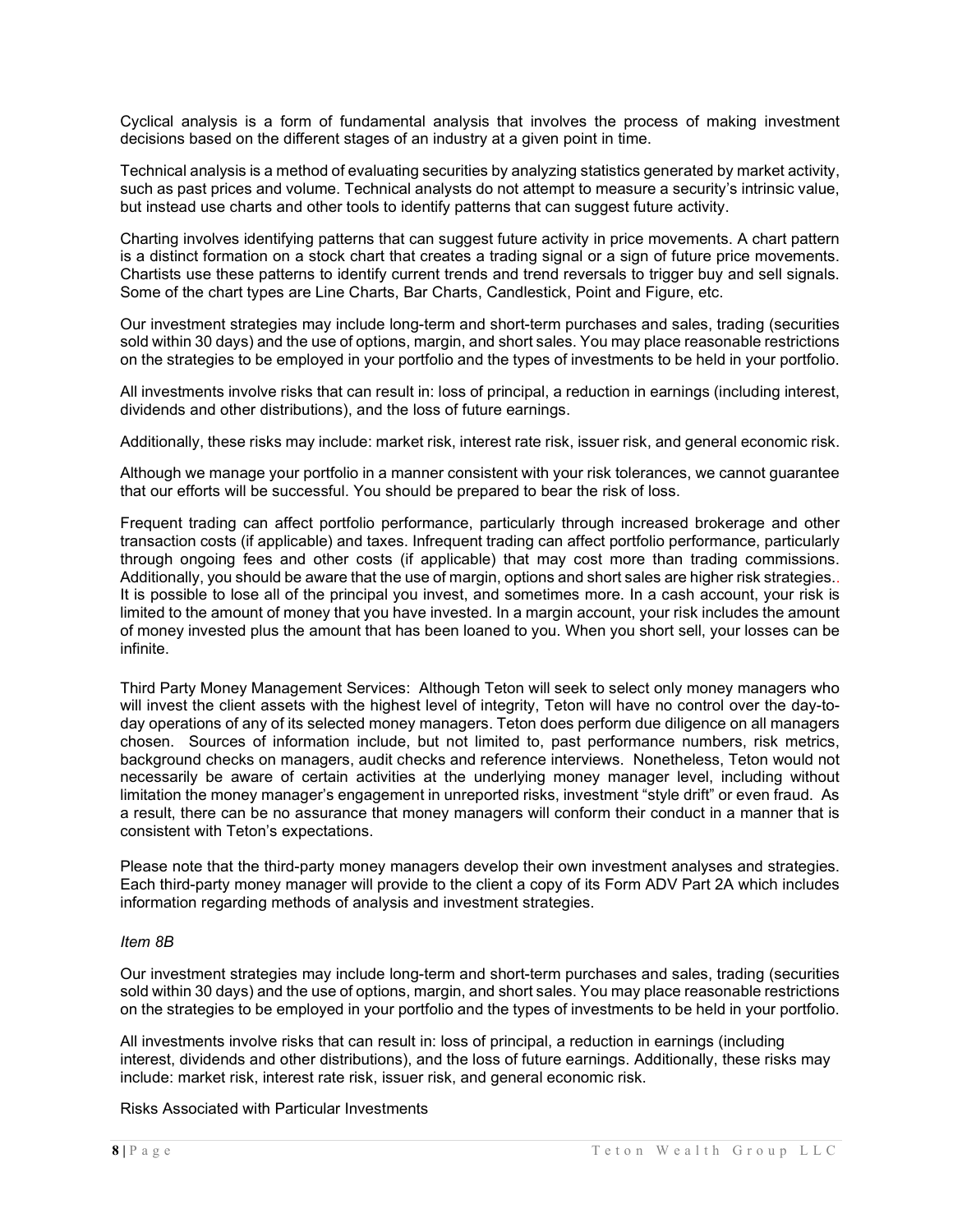Described below are some risks associated with specific types of investments that an investment adviser representative may recommend. Many of these investments are usually sold by use of a prospectus or other offering document. Clients should review those documents carefully for more detailed information regarding risk.

# Mutual Funds

A mutual fund is a company organized to aggregate the funds of individuals investors into a pool that invest in securities such as stocks, bonds, and short-term debt. The assets of the mutual fund are known as its portfolio. Individuals investors purchase shares in the mutual fund. These shares represent the investors ownership in the mutual fund and the income or capital gains that it generates. The combined holdings of the mutual fund are known as its portfolio. Investors buy shares in mutual funds. The investor may lose some or all of the money that they invest because the securities held by a fund can go down in value. Dividends or interest payments may also change as market conditions change. Dividends and/or interest payments may also fluctuate as market conditions fluctuate. Past performance does not guarantee future results.

## Closed-End Funds

Closed-end funds are illiquid and may not be readily marketable. In an effort to provide investor liquidity, the funds may offer to repurchase a certain percentage of shares from time to time. Thus, clients may be unable to liquidate all or a portion of their shares in these types of funds when they desire to do so.

## Exchange-Traded Funds ("ETFs")

ETFs are typically investment companies that are legally classified as open-end mutual funds or unit investment trusts. However, they differ from traditional mutual funds in that ETF shares are listed on a securities exchange. Shares can be bought and sold throughout the trading day like shares of other publicly-traded companies. ETF shares may trade at a discount or premium to their net asset value. This difference between the bid price and the ask price is often referred to as the "spread." The spread varies over time based on the ETF's trading volume and market liquidity and is generally lower if the ETF has high trading volume and high market liquidity. Conversely, the spread is generally higher if the ETF has low trading volume and low market liquidity. ETFs may be closed and liquidated at the discretion of the issuing company.

# Exchange-Traded Notes ("ETNs")

An ETN is a senior unsecured debt obligation designed to track the total return of a particular company, sector, market index or other benchmark. ETNs may be linked to a variety of assets, such as commodity futures, foreign currency and equities. ETNs are similar to ETFs in that they are listed on an exchange and can typically be bought or sold throughout the trading day. An ETN is not a mutual fund and does not have a net asset value. Rather, the ETN trades at the prevailing market price. Some of the more common risks of an ETN are: 1) the repayment of the principal, interest (if any) and the payment of any returns at maturity or upon redemption are dependent upon the ETN issuer's ability to pay; or 2) the trading price of the ETN in the secondary market may be adversely impacted if the issuer's credit rating is downgraded. The asset or asset class to which the ETN is linked may carry specific risks not associated with a particular index or sector. ETNs may be closed and liquidated at the discretion of the issuing company.

## Bonds, High-Yield Bonds and Other Debt Obligations

High-yield bonds and other debt obligations are issued by companies or municipalities that do not qualify for "investment-grade" ratings by one or more rating agencies. These bonds carry a greater risk of failure to repay both principal and interest and a greater risk of default than those obligations that are rated investment-grade. The potential deterioration of an issuer's financial health or a downgrade in its rating will increase the risk of default. There is also the risk that the bond's market value will decline as interest rates rise and that an investor will not be able to liquidate a bond before maturity.

#### **Equities**

Investing in individual stocks carries certain risks. Among these risks are Systematic risk - also known as market risk, this is the potential for the entire market to decline. Systematic risk cannot be diversified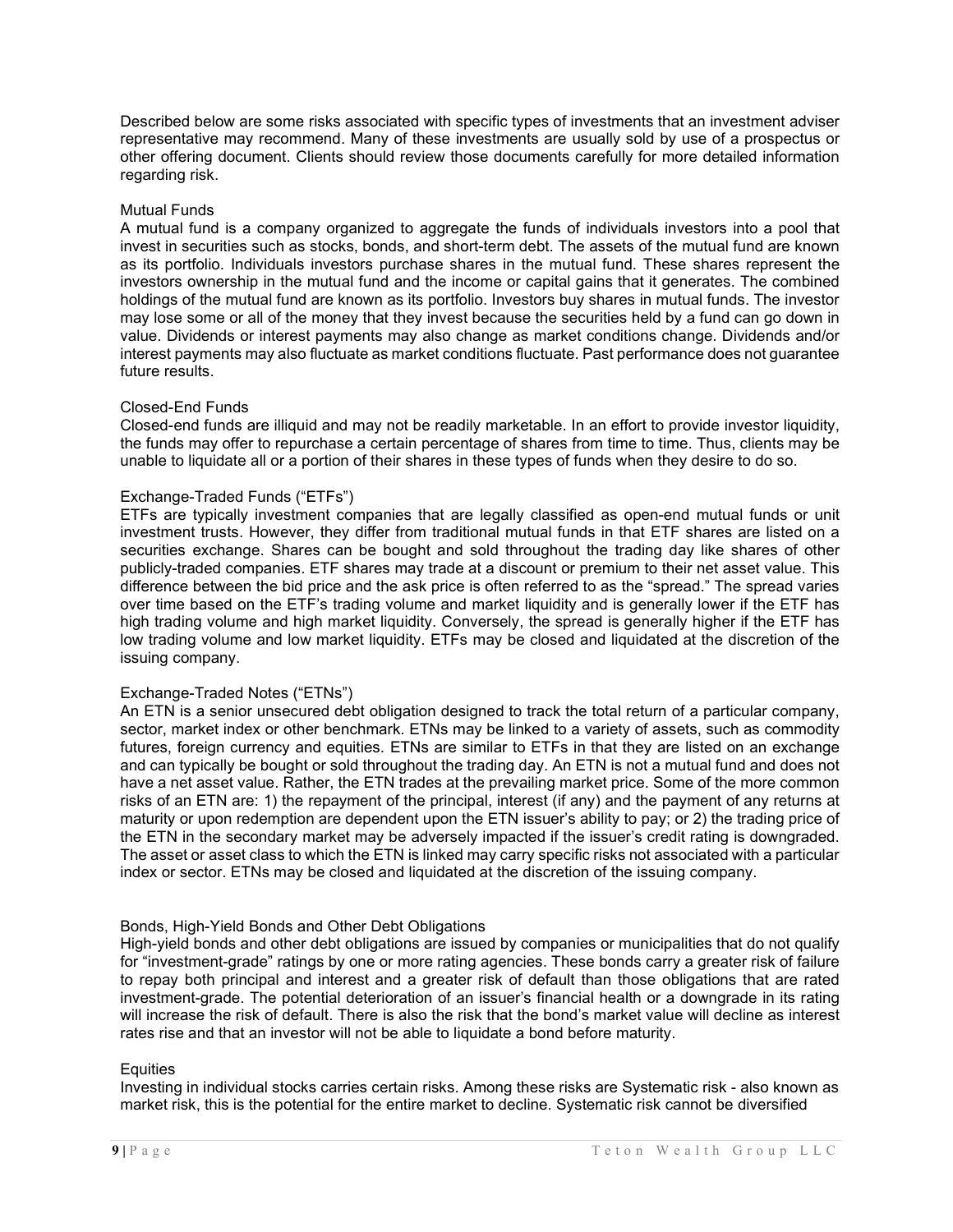away. Unsystematic risk - the risk that any one stock may go down in value, independent of the stock market as a whole. Business risk is the possibility a company will have lower than anticipated profits or experience a loss rather than taking a profit. An event risk is the possibility that an unforeseen event will negatively affect a company, industry or security.

Although we manage your portfolio in a manner consistent with your risk tolerances, we cannot guarantee that our efforts will be successful. You should be prepared to bear the risk of loss.

Frequent trading can affect portfolio performance, particularly through increased brokerage and other transaction costs (if applicable) and taxes. Infrequent trading can affect portfolio performance, particularly through ongoing fees and other costs (if applicable) that may cost more than trading commissions. Additionally, you should be aware that the use of margin, options and short sales are higher risk strategies. It is possible to lose all of the principal you invest, and sometimes more. In a cash account, your risk is limited to the amount of money that you have invested. In a margin account, your risk includes the amount of money invested plus the amount that has been loaned to you. When you short sell, your losses can be infinite.

Third Party Money Management: Clients should read the Form ADV Part 2A of the respective third-party money manager to understand the investment strategies and methods of analysis employed by the thirdparty money manager, and the risks associated with those. Prospective investors should carefully consider all risks, as there can be no assurance that the asset management programs by the third-party managers will achieve their respective investment objectives or avoid substantial losses. An investor should not make an investment with the expectation of sheltering income or receiving cash distributions.

# Item 8C

Teton does not primarily recommend a particular type of security. Teton does not use uncovered options as part of its portfolio composition strategies. Teton does not use leveraged or inverse ETFs as part of its portfolio composition strategies.

# DISCIPLINARY INFORMATION

Item 9: Disciplinary Information

Item 9A.

Neither Teton nor its principal owners have been involved in a criminal or civil action in a domestic, foreign or military court of competent jurisdiction in which Teton or our management personnel was convicted of, or pled guilty or nolo contendere ("no contest") to any felony; or misdemeanor that involved investments or an investment-related business, fraud, false statements or omissions, wrongful taking of property, bribery, perjury, forgery, counterfeiting, or extortion; or a conspiracy to commit any of these offenses; is the named subject of a pending criminal proceeding that involves an investment-related business, fraud, false statements or omissions, wrongful taking of property, bribery, perjury, forgery, counterfeiting, extortion, or a conspiracy to commit any of these offenses; was found to have been involved in a violation of an investment-related statute or regulation; or was the subject of any order, judgment, or decree permanently or temporarily enjoining, or otherwise limiting, Teton or our management personnel from engaging in any investment-related activity, or from violating any investment-related statute, rule, or order.

Item 9 B.

Neither Teton nor its principal owners have been involved in an administrative proceeding before the SEC, any other federal regulatory agency, any state regulatory agency, or any foreign financial regulatory authority in which Teton or our management personnel was found to have caused an investment-related business to lose its authorization to do business; or was found to have been involved in a violation of an investment-related statute or regulation and was the subject of an order by the agency or authority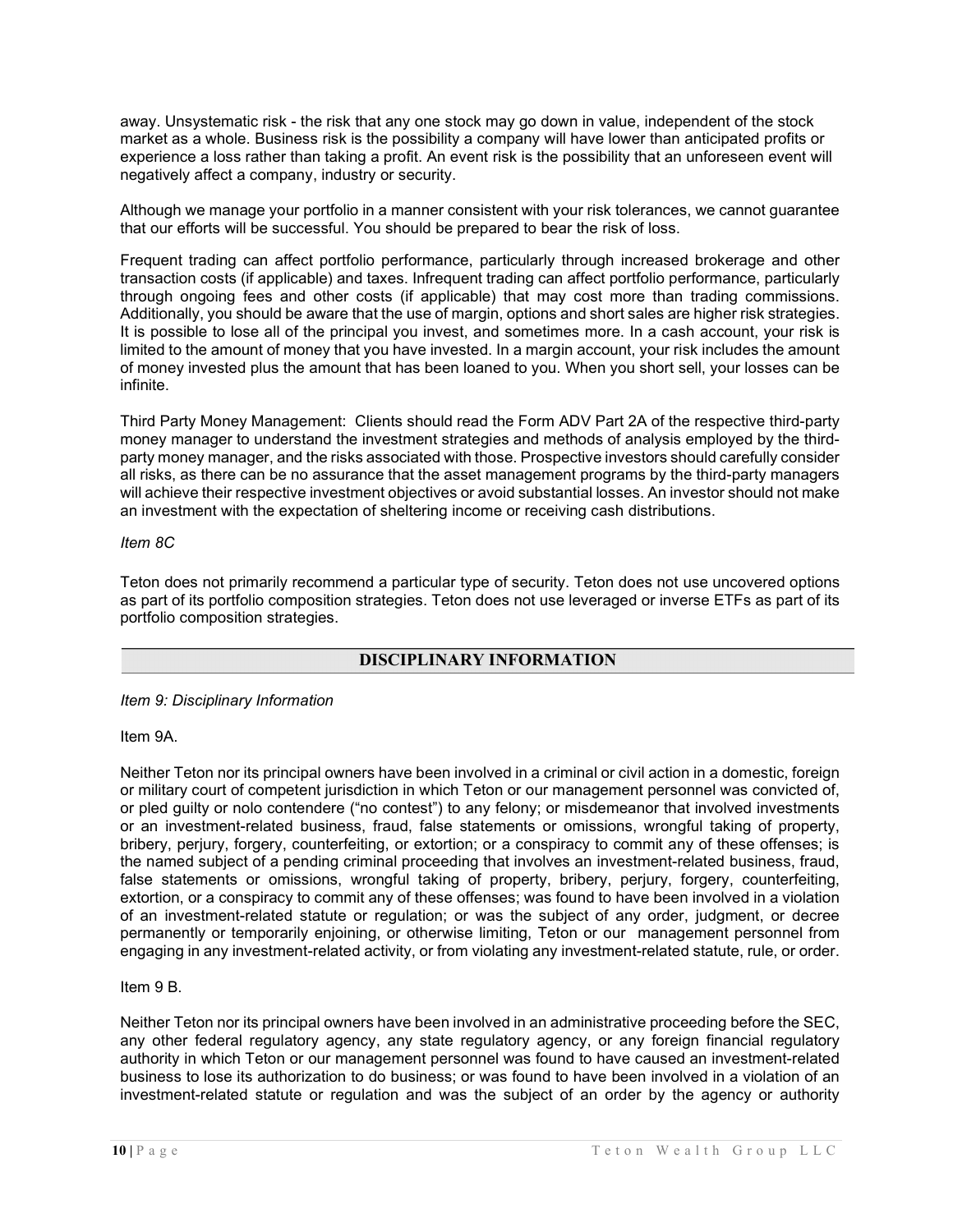denying, suspending, or revoking the authorization of Teton or our management personnel to act in an investment-related business; barring or suspending Teton or our management personnel's association with an investment related business; or otherwise significantly limitited Teton's or our management personnel's investment-related activities; or imposed a civil money penalty of more than \$2,500 on Teton or out management personnel.

Item 9 C.

Neither Teton nor its principal owners have been involved in a self-regulatory organization (SRO) proceeding in which Teton nor its management personnel was found to have caused an investmentrelated business to lose its authorization to do business; or was found to have been involved in a violation of the SRO's rules and was barred or suspended from membership or from association with other members, or was expelled from membership; or otherwise significantly limited from investment-related activities; or was fined more than \$2,500.

# OTHER FINANCIAL INDUSTRY ACTIVITIES AND AFFILIATIONS

Item 10: Other Financial Industry Activities and Affiliations

Item 10 A

Neither Teton nor its management personnel have an application pending to register as a broker-dealer or as registered representatives of a broker-dealer.

Item 10 B

Teton is not registered, nor does it have an application pending to register, as a futures commission merchant, commodity pool operator, a commodity trading advisor. None of the owners nor any member of the management team is registered with a futures commission merchant, commodity pool operator, a commodity trading advisor as a registered representative.

Item 10 C

Teton does not have nor do any of its any its management or supervised persons have any relationship or arrangements with any of the following: a broker-dealer, municipal securities dealer, or government securities dealer or broker; an investment company or other pooled investment vehicle (e.g. mutual fund, private fund, etc.); a futures commission merchant, commodity pool operator, or commodity trading advisor; a banking or thrift institution; an accountant or accounting firm; a lawyer or law firm; an insurance company or agency; a pension consultant; a real estate broker or dealer; or a sponsor or syndicator of limited partnerships.

IARs are dually registered with Sowell Management in the capacity of Investment Advisor Representatives. In this capacity they earn advisory fees from the management of client portfolios. Our IARs will continue to offer portfolio management services from Sowell Management. This arrangement presents a conflict of interest because it creates an incentive to recommend programs in which the IAR will receive a fee.

Our IARs are licensed as insurance agents with Teton Wealth Management, LLC and with various insurance companies. These arrangements present a conflict of interest because they create an incentive to make recommendations for the purchase or sale of insurance policies based upon the amount of compensation your IAR can receive rather than based upon your needs. Selection of specific programs, products, or investments may also result in an increase in the total fees and commissions received by the related entities.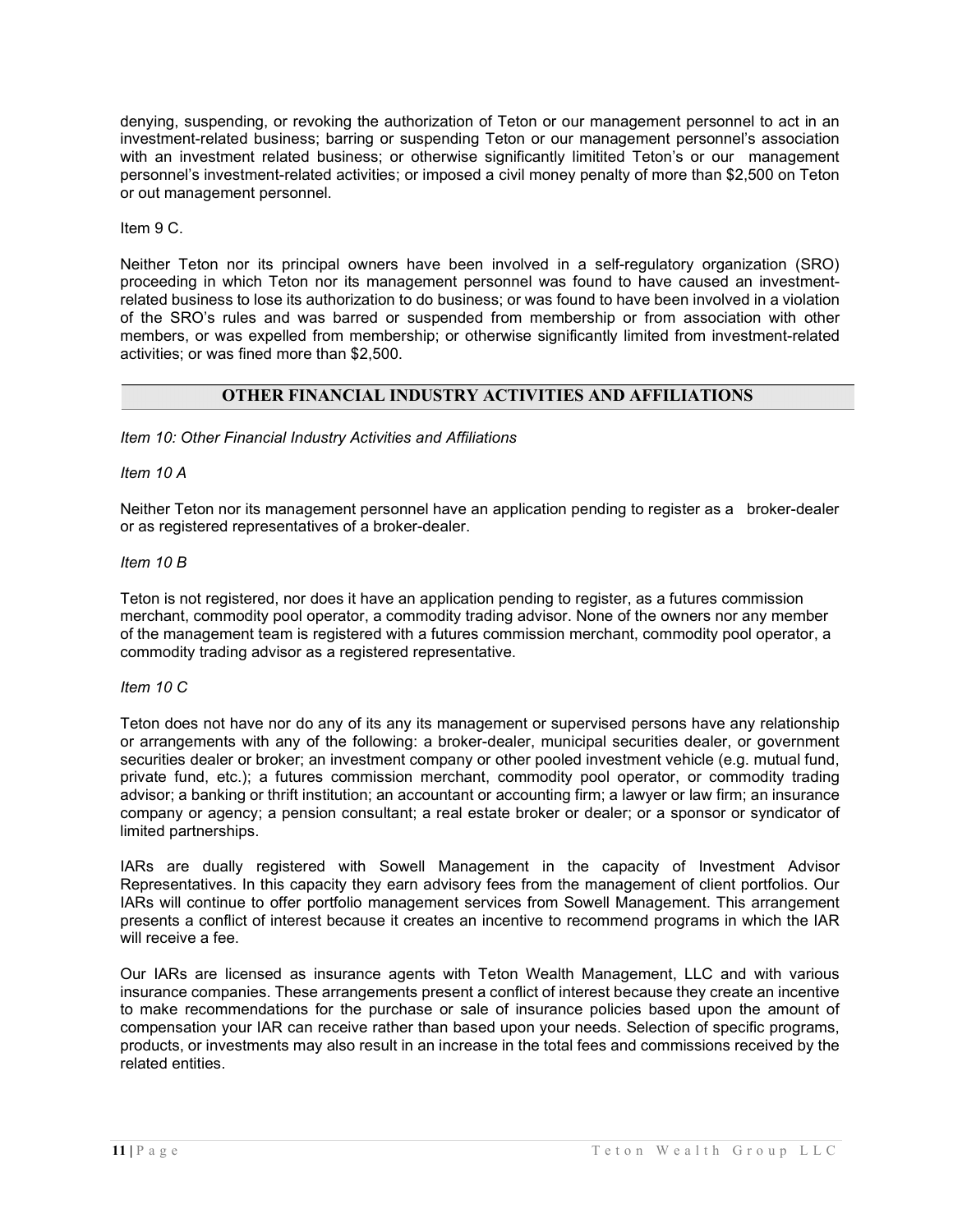As explained under "Fees and Conditions" above, our IARs are licensed as insurance agents with various insurance companies. These arrangements present a conflict of interest because they create an incentive to make recommendations for the purchase or sale of insurance policies based upon the amount of compensation your IAR can receive rather than based upon your needs. Selection of specific programs, products, or investments may also result in an increase in the total fees and commissions received by the related entities.

As previously noted, we will explain the specific costs associated with any recommended investments with you. You have the option to purchase investment and insurance products through other brokers or agents who are not affiliated with us.

# Item 10 D

Our IARs may also recommend various asset management firms through their affiliation with Teton. Teton will ensure that any advisor recommended by the firm is registered either with the Securities and Exchange Commission or the appropriate state agency. If you establish an investment advisory relationship with one of these firms, our IARs may share in the advisory fees you pay to these asset management firms. This arrangement presents a conflict of interest because it creates an incentive to recommend programs in which he will receive a fee.

# Code of Ethics, Participation or Interest in Client Transactions and Personal Trading

# Item 11: Code of Ethics, Participation or Interest in Client Transactions and Personal Trading

Teton has a Code of Ethics ("Code"), the full text of which is available to you upon request. Teton' Code has several goals. First, the Code is designed to assist Teton in complying with applicable laws and regulations governing its investment advisory business. The Code requires persons associated with Teton (managers, officers and employees) to act with honesty, good faith and fair dealing in working with clients. In addition, the Code prohibits such associated persons from trading or otherwise acting on insider information.

Next, the Code sets forth guidelines for professional standards for Teton's associated persons. Under the Code's Professional Standards, Teton expects its associated persons to put the interests of its clients first, ahead of personal interests. In this regard, Teton associated persons are not to take inappropriate advantage of their positions in relation to Teton clients.

Third, the Code sets forth policies and procedures to monitor and review the personal trading activities of associated persons. From time to time, Teton' associated persons may invest in the same securities recommended to clients. Under its Code, Teton has adopted procedures designed to reduce or eliminate conflicts of interest that this could potentially cause. The Code's personal trading policies include procedures for limitations on personal securities transactions of associated persons, reporting and review of such trading and pre-clearance of certain types of personal trading activities. These policies are designed to discourage and prohibit personal trading that would disadvantage clients. The Code also provides for disciplinary action as appropriate for violations.

Our investment advisors and employees are permitted to buy or sell the same securities for their personal and family accounts that are bought or sold for your account(s). The personal securities transactions by investment advisor and employees may raise potential conflicts of interest when they trade in a security that is: owned by you; or considered for purchase or sale for you. A conflict of interest exists in such cases because we have the ability to trade ahead of you and potentially receive more favorable prices than you will receive. To mitigate this conflict of interest, it is our policy that neither our Investment Advisors nor we shall have priority over your account in the purchase or sale of securities.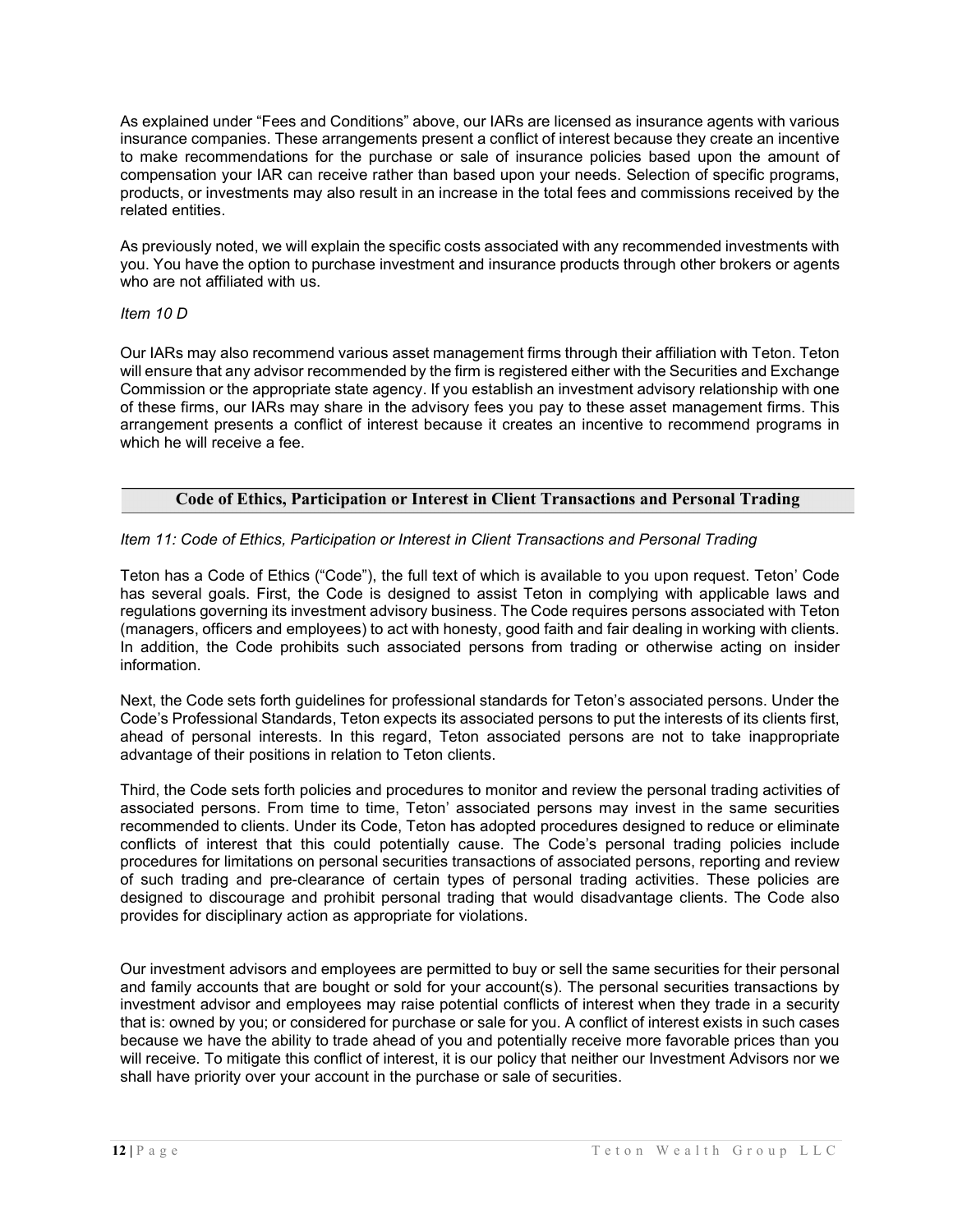We have adopted policies and procedures that are intended to address these conflicts of interest. These policies and procedures: receive prior approval from Chief Compliance Officer (CCO) prior to the purchase/sale of any security that is included in our model portfolios; require our investment advisors and employees to act in your best interest; prohibit favoring one client over another; and review of transactions to discover and correct any same-day trades that result in an investment advisor or employee receiving a better price than a client.

Additionally, personal securities transactions by access persons are subject to the following trading restrictions: Access persons are prohibited from acquiring any securities in an initial public offering (IPO) without first obtaining written pre-clearance from the CCO or her designee. The prior approval must take into account, among other factors, whether the investment opportunity should be reserved for clients, and whether the opportunity is being offered to an individual by virtue of their position with Teton.

Upon receiving a request for pre-clearance, the CCO or his designee will review the intended transaction for consideration. The final decision will then be sent in writing to the access person requesting the permission for the IPO. Only upon receipt of the written approval from Teton can the access person then engage in the purchase of the requested IPO. The access person making the request and the CCO or her designee must maintain final written approval or denial for their files.

Access persons are prohibited from acquiring any securities in a limited offering (i.e., private placement) without first obtaining written pre-clearance from the CCO or her designee. The prior approval must consider, among other factors, whether the investment opportunity should be reserved for clients, and whether the opportunity is being offered to an individual by virtue of their position with Teton. Upon receiving a request for pre-clearance, the CCO or her designee will review the intended transaction for consideration. The final decision will then be sent in writing to the access person requesting the permission for the limited offering. Only upon receipt of the written approval from Teton can the access person then engage in the purchase of the requested limited offering. The access person making the request and the CCO or her designee must maintain final written approval or denial for their files.

Investment advisors and employees must follow our procedures when purchasing or selling the same securities purchased or sold for you.

Teton are prohibited from recommending any limited offering (i.e., private placement) in which they have a material financial interest (i.e., majority ownership, board position).

# BROKERAGE PRACTICES

## Item 12: Brokerage Practices

Unless directed otherwise, we generally recommend Fidelity as your broker-dealer and as your custodian. That firm will assist us in servicing your account. In recommending Fidelity as a custodian and as the securities brokerage firm responsible for executing transactions for your portfolios, we consider at a minimum the Institution's: financial strength, reputation, reporting capabilities, execution capabilities, pricing, and types and quality of research. Neither Teton nor a related person receives or requests client referrals from a broker-dealer or third party.

## Item 12 A 1 Research and Other Soft Dollar Benefits

Teton does not receive Research and Other Soft Dollar Benefits from Fidelity. The determining factor in the selection of a firm to execute transactions for your accounts is not the lowest possible transaction cost, but whether the firm can provide what is in our view the best qualitative execution for your account.

Fidelity may provide us with access to institutional trading and custody services, which includes: brokerage, custody, research, and access to mutual funds and other investments that are otherwise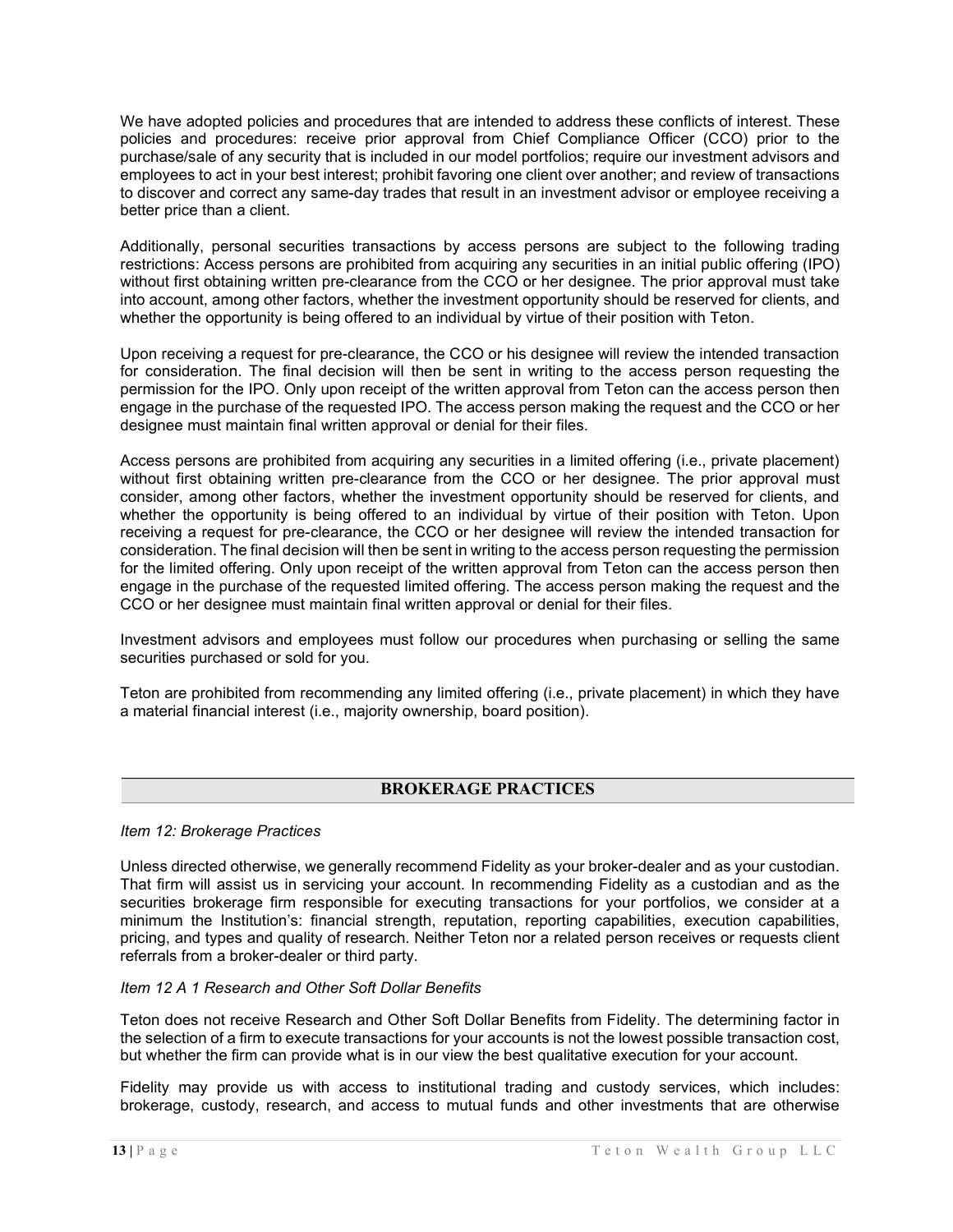generally available only to institutional investors or would require a significantly higher minimum initial investment.

We are not required to place a minimum volume of transactions or maintain a minimum dollar amount of client assets to receive these services.

Fidelity does not charge separately for holding our clients' accounts but may be compensated by you through other transaction-related fees associated with the securities transactions it executes for your accounts.

Fidelity may also make available to us other products and services that benefit us but may not benefit you directly. Some of these products and services assist us in managing and administering our client accounts, such as software and other technology that: provide access to account data such as: duplicate trade confirmations, bundled duplicate account statements, and access to an electronic communication network for client order entry and account information; facilitate trade execution, including: access to a trading desk serving advisory participants exclusively and access to block trading which provides the ability to combine securities transactions and then allocate the appropriate number of shares to each individual account; provide research, pricing information and other market data; facilitate payment of our fees from client accounts; and assist with back-office functions, record keeping and client reporting; and receipt of compliance publications.

Fidelity may also make available to us other services intended to help us manage and further develop our business. These services may include: consulting, publications and conferences on practice management, information technology, business succession, regulatory compliance, and marketing.

Fidelity may also make available or arrange for these types of services to be provided to us by independent third parties. Fidelity may discount or waive the fees it would otherwise charge for some of the services it makes available to us. It may also pay all or a part of the fees of a third party providing these services to us. Thus, we receive economic benefits as a result of our relationship with the firm, because we do not have to produce or purchase the products and services listed above.

Because the amount of our compensation or the products or services we receive may vary depending on the custodian/broker-dealer we recommend to be used by our clients, we may have a conflict of interest in making that recommendation. Our recommendation of specific custodian/broker-dealers may be based in part on the economic benefit to us and not solely on the nature, cost or quality of custody and brokerage services provided to you and our other clients. We nonetheless strive to act in your best interests at all times.

Commissions and other fees for transactions executed through Fidelity may be higher than commissions and other fees available if you use another custodian/broker-dealer firm to execute transactions and maintain custody of your account. We believe, however, that the overall level of services and support provided to our clients by the firm outweighs the benefit of possibly lower transactions cost which may be available under other brokerage arrangements.

Item 12 A 3 Directed Brokerage

Item 12 A 3 a

You may direct us, in writing, to use a particular broker-dealer to execute some or all of the transactions for your account.

Item 12 A 3 b

If you do so, you are responsible for negotiating the terms and arrangements for the account with that broker-dealer. We may not be able to negotiate commissions, obtain volume discounts, or best execution. In addition, under these circumstances a difference in commission charges may exist between the commissions charged to clients who direct us to use a particular broker or dealer and other clients who do not direct us to use a particular broker or dealer.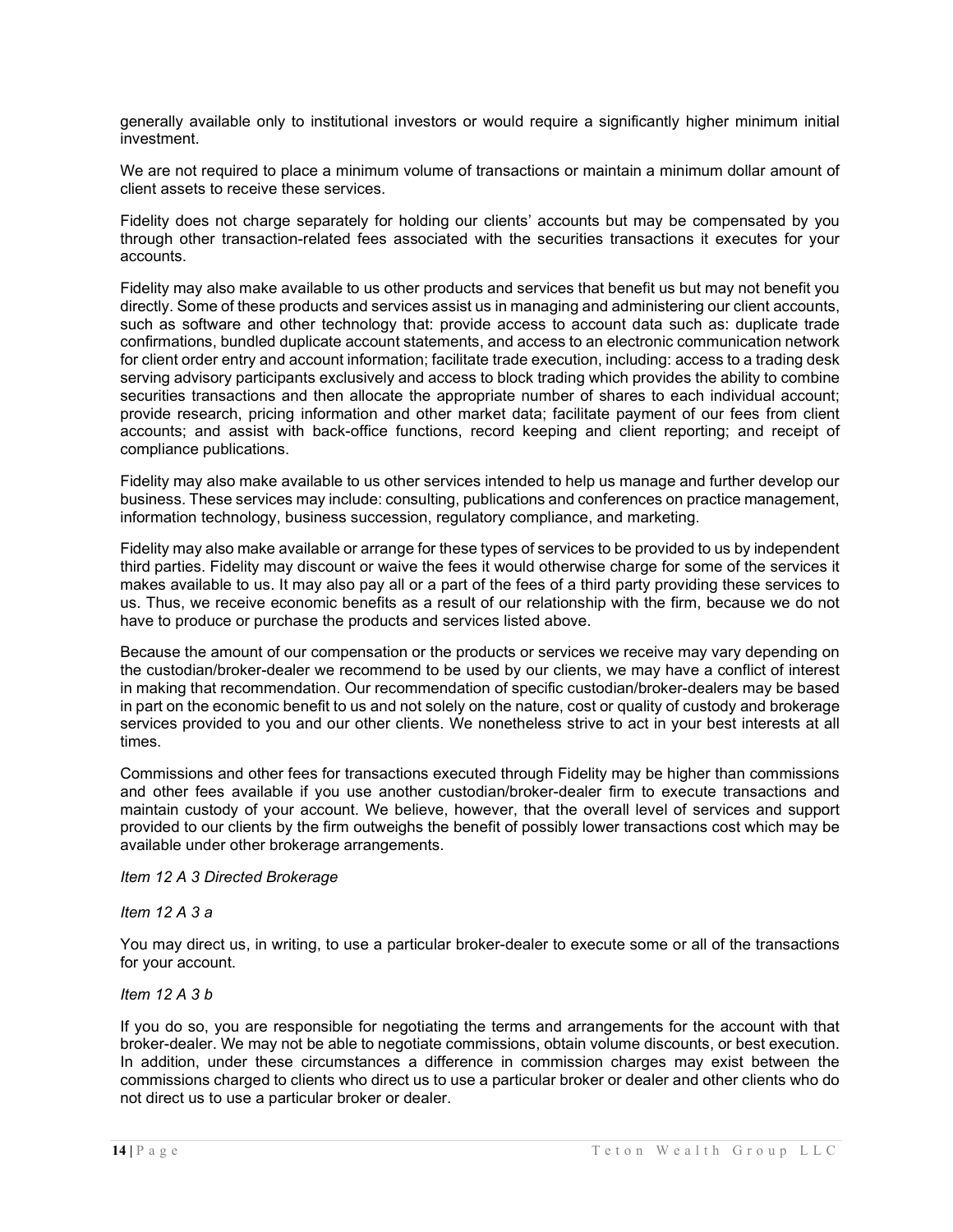# Item 12 B Aggregated Trading

We may engage in bunched trading, which is the purchase or sale of a security for the accounts of multiple clients in a single transaction. If a bunched trade is executed, each participating client receives a price that represents the average of the prices at which all of the transactions in a given bunch were executed. Executing a bunched trade allows transaction costs to be shared equally and on a pro rata basis among all of the participating clients. If the order is not completely filled, the securities purchased or sold are distributed among participating clients on a pro rata basis or in some other equitable manner.

Bunched trades are placed only when we reasonably believe that the combination of the transactions provides better prices for clients than had individual transactions been placed for clients. Transactions for nondiscretionary client accounts are not bunched with transactions for discretionary client accounts. Transactions for the accounts of our employees and advisory representatives may be included in bunched trades. They receive the same average price and pay the same commissions and other transaction costs, as clients. Transactions for the accounts of our advisory representatives or employees will not be favored over transactions for client accounts.

We are not obligated to include any client account in a bunched trade. Your trades will not be included in a bunched trade if doing so is prohibited or otherwise inconsistent with your investment advisory agreement. No client will be favored over any other client.

# REVIEW OF ACCOUNTS

Item 13: Review of Accounts

Item 13 A

Account reviews are performed no less than annually or more often upon your request by Clayton Alexander, Douglas Ferrell or your IAR or a designee appointed by Mr. Alexander or Mr. Ferrell. Sowell managed accounts will be reviewed quarterly by Clayton Alexander, Douglas Ferrell or your IAR or a designee appointed by Mr. Alexander or Mr. Ferrell. We initially review your information to determine whether a particular advisory program or investment strategy is suitable for you. Reviews of investment accounts typically look at portfolio consistency with regard to your risk tolerance, investment time horizon, and performance objectives. Account holdings, transactions, and performance are also reviewed.

Item 13 B

We also review and update your financial status, goals and objectives on an annual basis to document continued suitability. More frequent account reviews may be requested by you or may be triggered by material changes in your individual circumstances, changes or shifts in the economy, market shifts and corrections. This policy applies to accounts with Sowell Management or any other third-party provider.

Item 13C

Clients are provided monthly or quarterly account statements from the qualified custodian, depending on the activity in your account. Reports include details of your account holdings, asset allocation, and other transaction information.

# CLIENT REFERRALS AND OTHER COMPENSATION

Item 14: Client Referrals and Other Compensation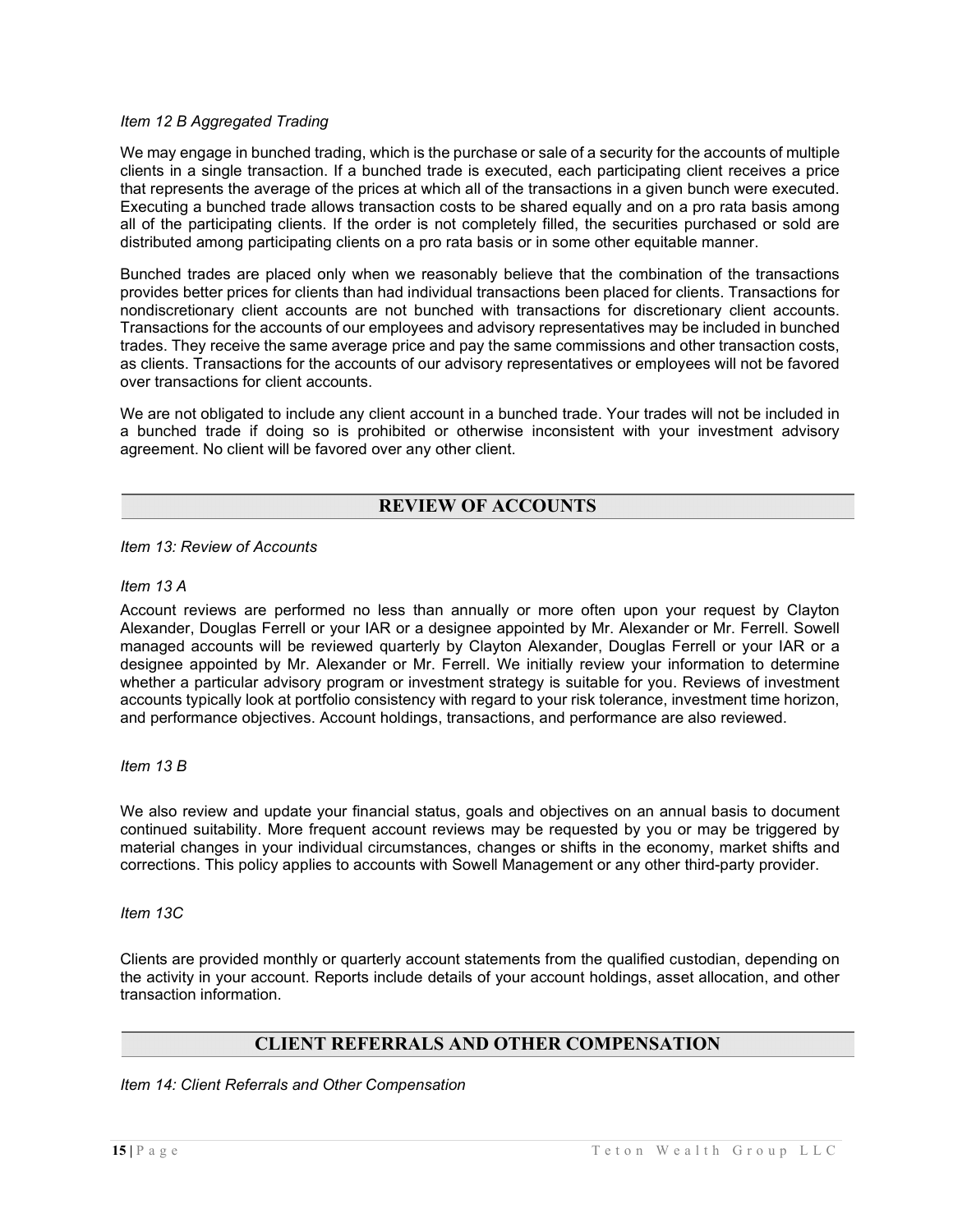# Item 14 A

As part of our investment advisory services, we may recommend that you use the services of a third-party money manager to manage all, or a portion of, your investment portfolio. These third-party money managers will remit to Teton a portion of the fee that they charge your account in the form of a referral or management fee. This arrangement creates a conflict of interest because it creates an incentive to recommend programs in which Teton will receive a fee. We will explain the specific costs associated with any recommended third-party money manager.

# Item 14 B

Teton does not compensate either unaffiliated or an affiliated solicitor for referring clients.

# **CUSTODY**

## Item 15: Custody

You will receive statements from the custodian/broker-dealer that holds your investment account on at least a quarterly basis. You should verify that the transactions in your account are consistent with your investment goals and the objectives for your account. We also encourage you to contact your investment advisor or our CCO should you have any questions or concerns regarding your account. We will adhere to all safeguards to ensure the proper custody of your investment assets.

You must authorize us to have the custodian/broker-dealer pay us directly by charging your account. This authorization must be provided in writing. Teton will send the custodian/broker an invoice or statement of the amount of the fee to be deducted from your account. Fees are deducted monthly in advance.

Teton will send you detailed statement that itemizes your monthly fee. The itemization will include the formula used to calculate the fee, the value of the assets under management on which the fee is based, and the time period covered by the fee.

The custodian/broker-dealer provides you with statements that show the amount paid directly to us. You should review and verify the calculation of our fees. The custodian/broker-dealer does not verify the accuracy of fee calculations.

# INVESTMENT DISCRETION

## Item 16: Investment Discretion

We offer our advisory services on a discretionary and non-discretionary basis. Discretionary means that we do not need advance approval from you to determine the type and amount of securities to be bought and sold for your accounts. Non-discretionary means that we need advance approval from you to determine the type and amount of securities to be bought and sold for your accounts.

Additionally, we do not have the ability to withdraw funds from your account (other than to withdraw our advisory fees which, may only be done with your prior written authorization.) This discretion is used in a manner consistent with the stated investment objectives for your account, if you have given us written authorization to do so. We only exercise discretion in accounts where we have been authorized by you. This authorization is typically included in the investment advisory agreement you enter into with us.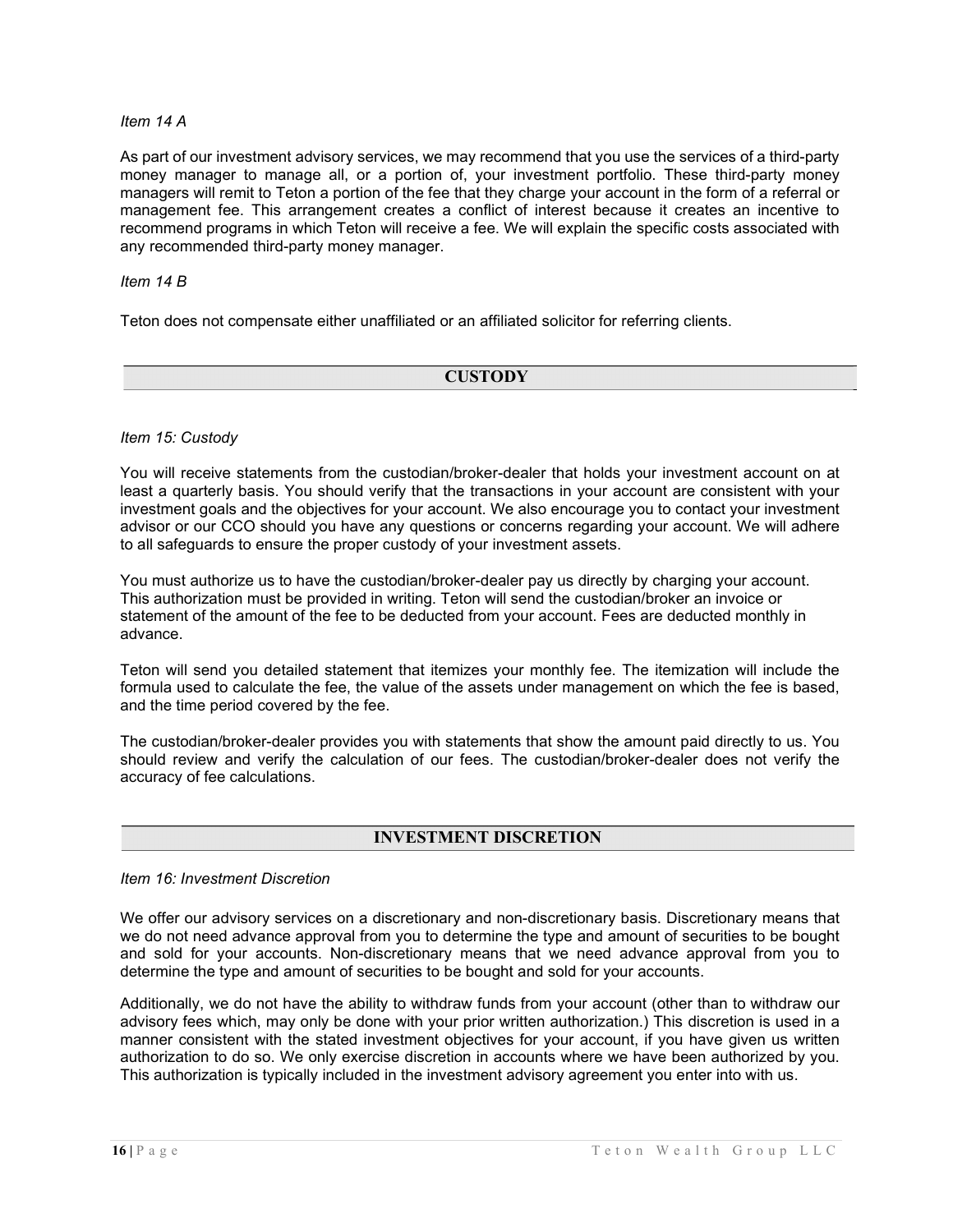Clients can also place reasonable limitations on the discretionary authority granted to Teton, so long as such limitations are specifically set forth inwriting.

# VOTING CLIENT SECURITIES

Item 17: Voting Client Securities

Item 17 B

We do not take any action or give any advice with respect to voting of proxies solicited by or with respect to the issuers of securities in which your accounts may be invested. In addition, we do not take any action or give any advice with respect to any securities held in any accounts that are named in or subject to class action lawsuits. We will, however, forward to you any information received by us regarding proxies and class action legal matters involving any securities held in your accounts.

# FINANCIAL INFORMATION

Item 18: Financial Information

Item 18 A

We do not require prepayment of more than \$500 in fees per client, six months or more in advance.

Item 18 B

We have no financial commitment that impairs our ability to meet contractual and fiduciary commitments to you.

Item 18 C

We have not been the subject of a bankruptcy proceeding.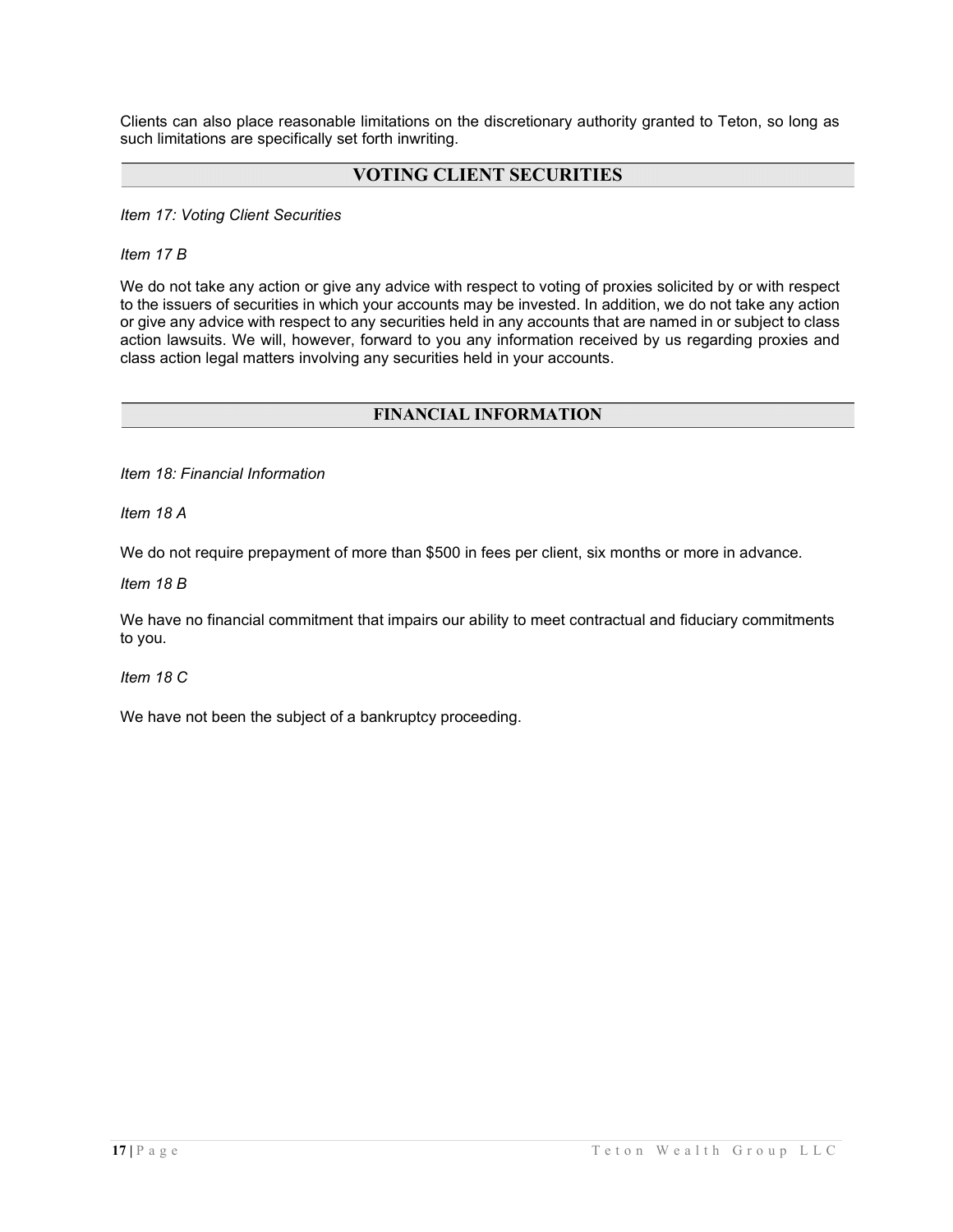# REQUIREMENTS FOR STATE REGISTERED ADVISERS

Item 19: Requirements for State Registered Advisers

## Item 19 A: Principal Officers and Management Personnel

Clayton Alexander, born in 1989.

# Formal education:

Dixie State University, Bachelor of Science in Business Administration, December 2011

## Business background:

| $\triangleright$ CEO, Investment Advisor Representative (IAR),<br>Teton Wealth Group, LLC | $01/2019 -$ Present |
|-------------------------------------------------------------------------------------------|---------------------|
| $\triangleright$ IAR, Sowell Management                                                   | $03/2019 -$ Present |
| $\triangleright$ CEO, Teton Wealth Management, LLC.                                       | $01/2019$ – Present |
| $\triangleright$ CEO, CA Wealth Management, Inc.                                          | $09/2016$ – Present |
| > Owner, CBA Real Estate, LLC                                                             | $10/2020$ - Present |
| $\triangleright$ Director of Operations, New Millennium Insurance Group                   | $08/2012 - 03/2019$ |
| $\triangleright$ IAR, AE Wealth Management LLC                                            | $10/2016 - 03/2019$ |
| $\triangleright$ Analyst, Goldman Sachs                                                   | 06/2014 - 08/2014   |
| $\triangleright$ Agent, Northwestern Mutual Insurance                                     | $10/2008 - 01/2012$ |
|                                                                                           |                     |

## Item 19 B Other Business Activities

Mr. Alexander is the CEO of the Teton Wealth Group, LLC. The Teton Wealth Group, LLC is a state registered investment adviser offering advisory services to the public. As an IAR of The Teton Wealth Group, LLC, Mr. Alexander will earn advisory fees for the management of client accounts.

Clayton B. Alexander is dually registered with Sowell Management in the capacity of an IAR. As an IAR of Sowell Management, Mr. Alexander will earn advisory fees for the management of client accounts. In this capacity he will earn advisory fees from the management of client portfolios. Mr. Alexander will continue to offer portfolio management services from Sowell Management. This arrangement presents a conflict of interest because it creates an incentive to recommend programs in which he will receive a fee.

Mr. Alexander is the CEO of Teton Wealth Management, LLC. Teton Wealth Management, LLC is an insurance agency. Mr. Alexander is an insurance agent, and in this capacity, he may recommend the purchase of insurance and receive commissions if insurance is purchased through Mr. Alexander or Teton Wealth Management. This arrangement presents a conflict of interest because it creates an incentive to recommend insurance products in which he will receive a commission. You not required to purchase insurance should you decide to follow his recommendations. Mr. Alexander devotes less than 5 hours to this busines during the month and less than 5 hours during trading hours.

Thus, the other business activities described above present a conflict of interest between the interests of Clayton B. Alexander and those of the advisory clients. However, clients are under no obligation to act upon any recommendations of Mr. Alexander or effect any transactions through Mr. Alexander if they decide to follow those recommendations.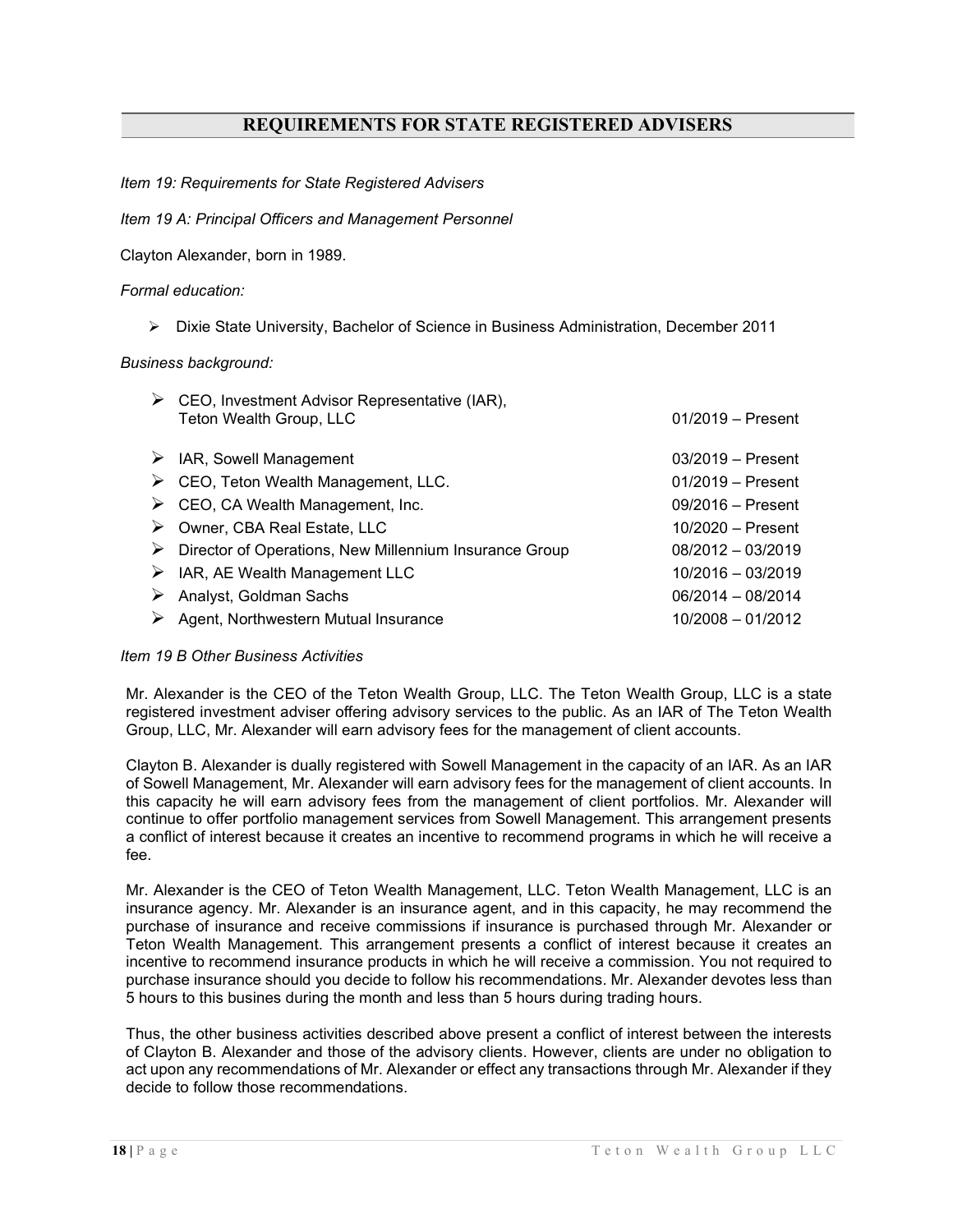Mr. Alexander is the CEO of CA Wealth Management, Inc. (CAW) CAW is a private firm that was founded to handle the administrative, payroll, and tax needs of Mr. Alexander's employees. CAW does not provide advisory, insurance, or any other financial services to the public. Mr. Alexander devotes less than 5 hours to this busines during the month and less than 5 hours during trading hours.

Mr. Alexander owns CBA Real Estate, LLC. (CBA) This company was formed to hold investment properties that Mr. Alexander owns in a private capacity. CBA does not provide advisory, insurance, or any other financial services to the public. Mr. Alexander devotes less than 5 hours to this busines during the month and less than 5 hours during trading hours. This entity is not investment related.

Neither the Teton Wealth Group, CA Wealth Management, Inc., CBA Real Estate, LLC, nor Teton Wealth Management, LLC is affiliated with Sowell Management.

Item 19C Fees

As disclosed in Item 6, Mr. Alexander does not charge performance-based fees on any of our client accounts.

Item 19 D Regulatory Events

Item 19 D 1

Mr. Alexander has not been involved or found liable in an arbitration claim alleging damages in excess of \$2,500, involving an investment or an investment-related business or activity; fraud, false statement(s), or omissions; theft, embezzlement, or other wrongful taking of property; bribery, forgery, counterfeiting, or extortion; or dishonest, unfair, or unethical practices.

Item 19 D 2.

Mr. Alexander has not been involved or found liable in a civil, self-regulatory organization, or administrative proceeding involving an investment or an investment-related business or activity; fraud, false statement(s), or omissions; theft, embezzlement, or other wrongful taking of property; bribery, forgery, counterfeiting, or extortion; or dishonest, unfair, or unethical practices.

## Item 19 E Issuers of Securities

Mr. Alexander does not have any relationship with issuers of securities.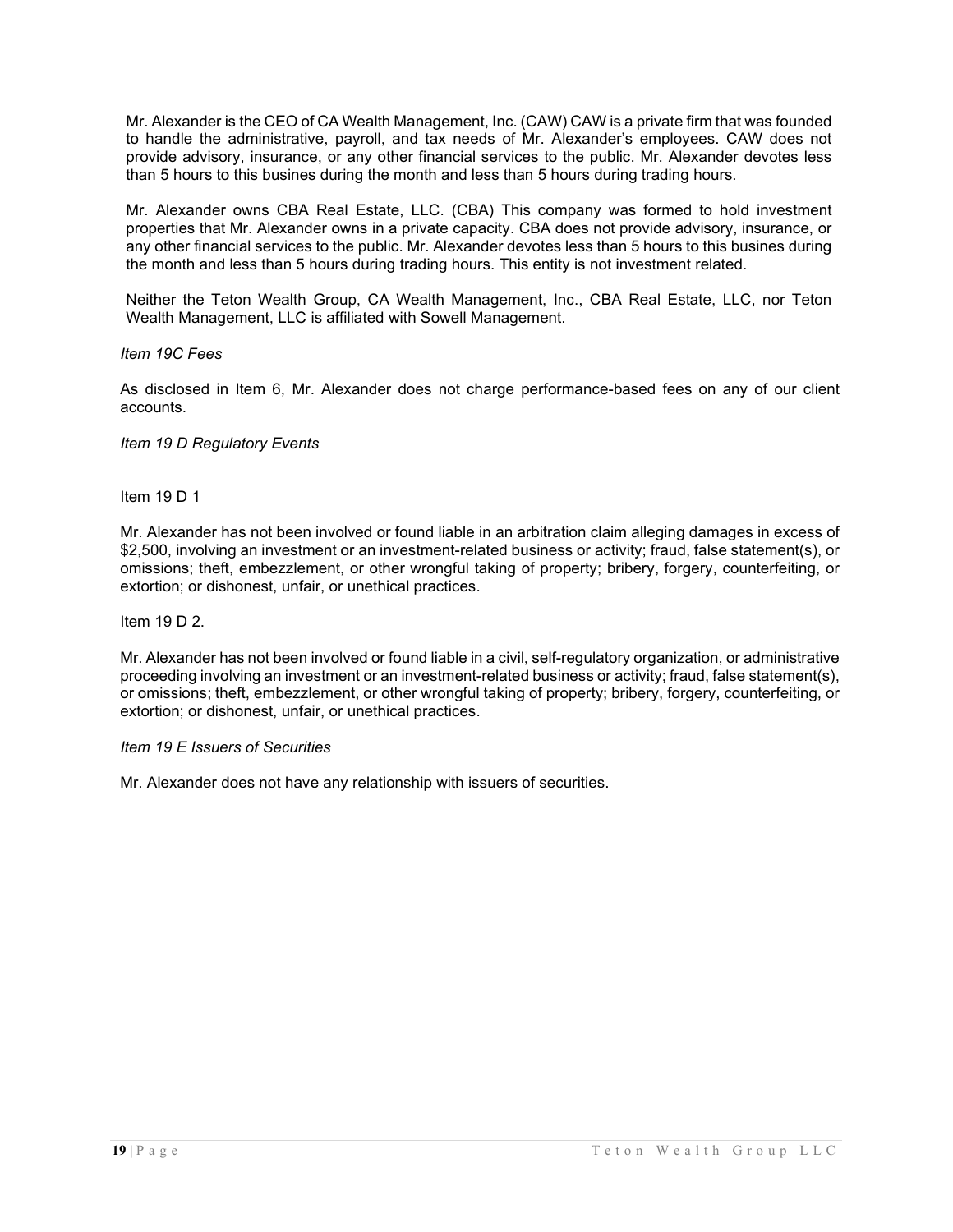# Douglas S. Ferrell, born in 1965.

# Formal education:

University of New York, Bachelor of Science in Sociology, 06/1992

# Business background:

|                         | $\triangleright$ Chief Compliance Officer and Investment Advisor Representative (IAR), |
|-------------------------|----------------------------------------------------------------------------------------|
| Teton Wealth Group, LLC | 03/2020 – Present                                                                      |
|                         | $\sim$ $\sim$ $\sim$ $\sim$ $\sim$                                                     |

President, D & M Financial, LLC 12/2014 – Present ▶ Partner, NuBody Nutrition, LLC 06/2012 – Present ▶ IAR, Sowell Management Services, 03/2019 – Present  $\triangleright$  IAR, AE Wealth Management LCC, 07/2018 – 03/2019  $\triangleright$  New Millennium Group, 09/2015 – 03/2019  $\triangleright$  Owner, Integracore LLC, 04/2006 – 09/2015

# Item 19 B Other Business Activities

Douglas S. Ferrell is dually registered with Sowell Management in the capacity of an IAR. As an IAR of Sowell Management, Mr. Ferrell will earn advisory fees for the management of client accounts. In this capacity he will earn advisory fees from the management of client portfolios. Mr. Ferrell will continue to offer portfolio management services from Sowell Management. This arrangement presents a conflict of interest because it creates an incentive to recommend programs in which he will receive a fee.

Mr. Ferrell is the Managing Member of D & M Financial, LLC. This entity is utilized for the processing of bookkeeping, payroll, and tax organization for the income that Mr. Ferrell receives. D & M financial began operations in 2014. Mr. Ferrell devotes one hour a month to this endeavor. Mr. Ferrell devotes no hours to this busines during trading hours.

Mr. Ferrell is an insurance agent with Teton Wealth Management, LLC, and in this capacity, he may recommend insurance, advisory, or other products, and receive commissions and other compensation if products are purchased through any firms with which Douglas S. Ferrell is affiliated. Mr. Ferrell devotes less than 5 hours to this busines during the month. Mr. Ferrell devotes less than 5 hours to this busines during trading hours.

Thus, a conflict of interest exists between the interests of Mr. Ferrell and those of the advisory clients. However, clients are under no obligation to act upon any recommendations of Mr. Ferrell or effect any transactions through Mr. Ferrell if they decide to follow the recommendations.

Mr. Ferrell is a partial owner and investor in Nubody Nutrition, LLC: Mr. Ferrell receives compensation from the profit of the sales of nutrition products. Mr. Ferrell does not have any duties of any kind with this entity. Mr. Ferrell's involvement with Nubody Nutrition began in 2012. Mr. Ferrell devotes no hours to this busines during the month. Mr. Ferrell devotes no hours to this busines during trading hours. This endeavor is not investment related.

## Item 19C Fees

As disclosed in Item 6, Mr. Ferrell does not charge performance-based fees on any of our client accounts.

Item 19 D Regulatory Events

Item 19 D 1